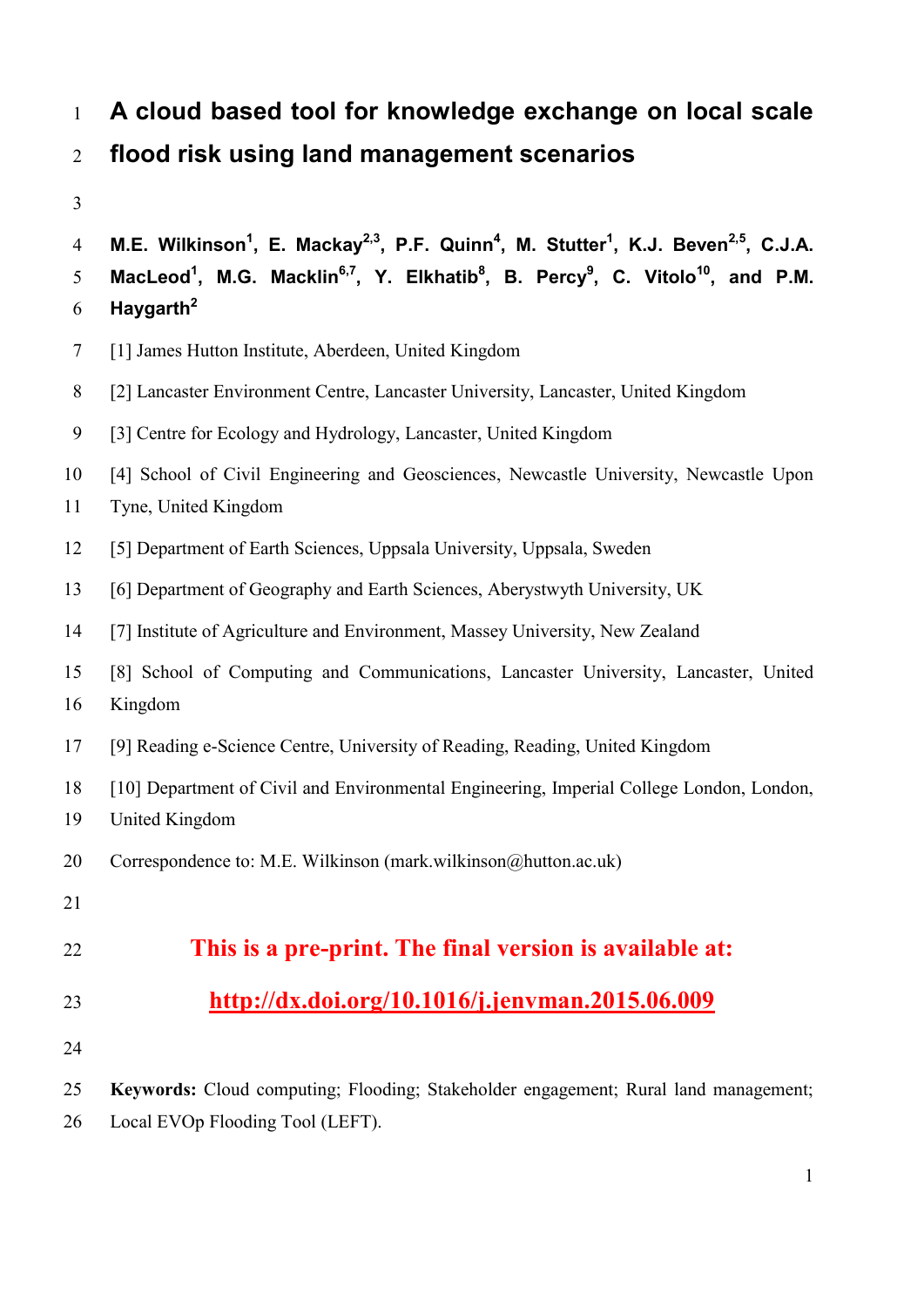# **Research highlights**

- 2 An Environmental Virtual Observatory forms the basis for catchment management.
- <sup>3</sup> A cloud based stakeholder tool was created to explore and manage local flood risk.
- Data, models and local knowledge were integrated into the problem solving tool.
- An agile iterative development process was used incorporating stakeholder feedback.
- Bespoke visualisations allow users to explore future scenarios and model outputs.
- 

# **Abstract**

 There is an emerging and urgent need for new approaches for the management of environmental challenges such as flood hazard in the broad context of sustainability. This requires a new way of working which bridges disciplines and organisations, and that breaks down science-culture boundaries. With this, there is growing recognition that the appropriate involvement of local communities in catchment management decisions can result in multiple benefits. However, new tools are required to connect organisations and communities. The growth of cloud based technologies offers a novel way to facilitate this process of exchange of information in environmental science and management; however, stakeholders need to be engaged with as part of the development process from the beginning rather than being 18 presented with a final product at the end.

 Here we present the development of a pilot Local Environmental Virtual Observatory Flooding Tool. The aim was to develop a cloud based learning platform for stakeholders, bringing together fragmented data, models and visualisation tools that will enable these stakeholders to make scientifically informed environmental management decisions at the local scale. It has been developed by engaging with different stakeholder groups in three catchment case studies in the UK and a panel of national experts in relevant topic areas. However, these case study catchments are typical of many northern latitude catchments. The tool was designed to communicate flood risk in locally impacted communities whilst engaging with landowners/farmers about the risk of runoff from the farmed landscape. It has been developed iteratively to reflect the needs, interests and capabilities of a wide range of stakeholders. The pilot tool combines cloud based services, local catchment datasets, a hydrological model and bespoke visualisation tools to explore real time hydrometric data and the impact of flood risk caused by future land use changes. The novel aspects of the pilot tool are; the co-evolution of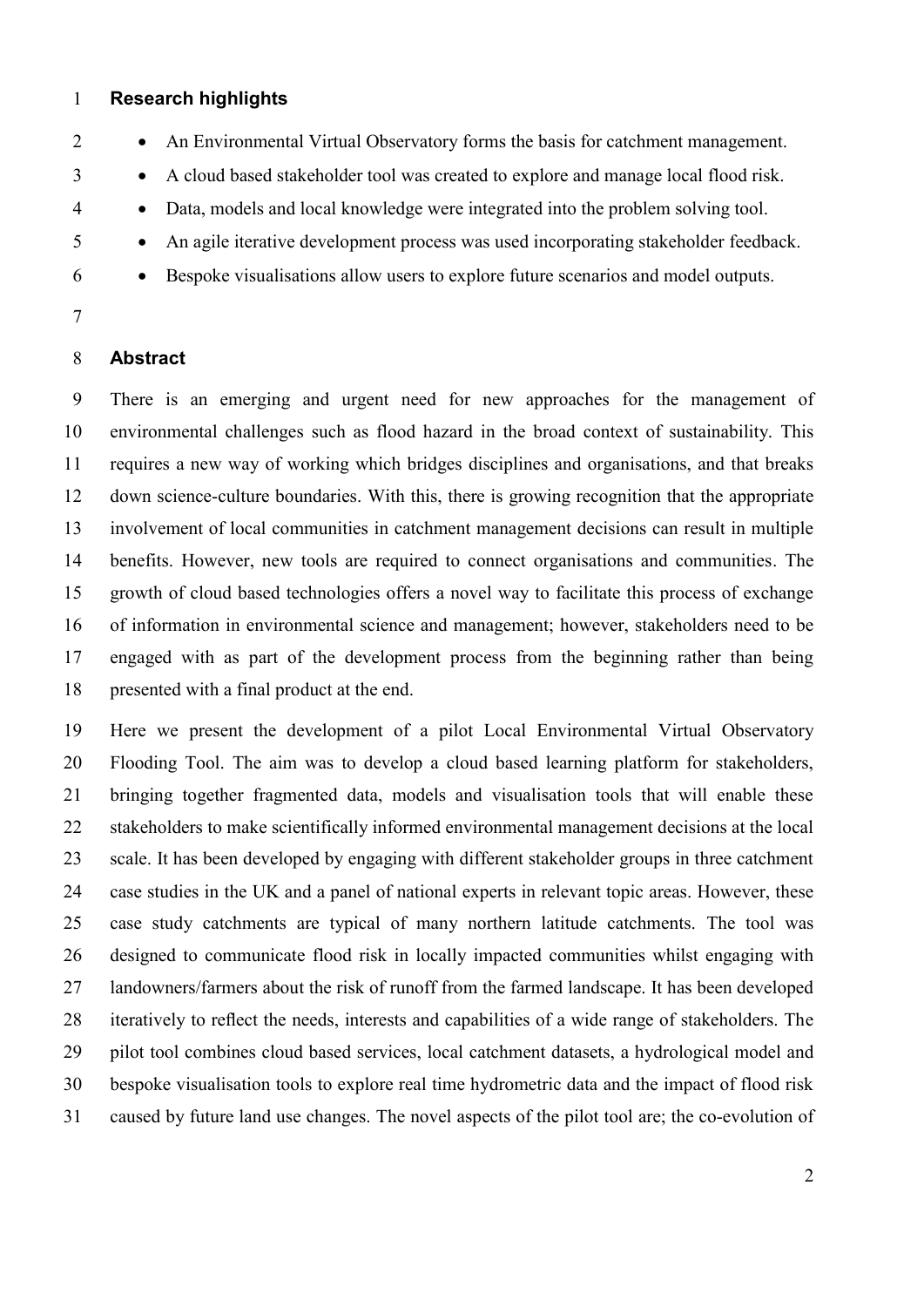tools on a cloud based platform with stakeholders, policy and scientists; encouraging different science disciplines to work together; a wealth of information that is accessible and understandable to a range of stakeholders; and provides a framework for how to approach the development of such a cloud based tool in the future. Above all, stakeholders saw the tool and the potential of cloud technologies as an effective means to taking a whole systems approach to solving environmental issues. This sense of community ownership is essential in order to facilitate future appropriate and acceptable land use management decisions to be co- developed by local catchment communities. The development processes and the resulting pilot tool could be applied to local catchments globally to facilitate bottom up catchment management approaches.

# **1 Introduction**

 Europe is currently experiencing a relatively flood-rich period with a spate of major floods across the continent over the last decade [\(Macklin and Rumsby 2007,](#page-24-0) [Wilby and Keenan](#page-26-0)  [2012\)](#page-26-0). UK agriculture has experienced significant intensification over the past 70 years as a direct result of national government and European incentives to increase productivity [\(O'Connell](#page-25-0) *et al.* 2007, [Marshall](#page-24-1) *et al.* 2013). Agricultural land use management is known to have an influence on downstream flood risk in the UK [\(Burton](#page-22-0) *et al.* 2003, [O'Connell](#page-25-0) *et al.* [2007,](#page-25-0) [Wilby](#page-26-1) *et al.* 2008, [Hess](#page-24-2) *et al.* 2010, [McIntyre and Marshall 2010,](#page-24-3) [Wilkinson](#page-26-2) *et al.* [2013b\)](#page-26-2). Instead of fighting and controlling flood hazards with only traditional engineered solutions (e.g. higher dikes, flood walls), new management styles focus on ''understanding and managing the flood risk'' [\(Samuels](#page-25-1) *et al.* 2006, [de Groot 2014\)](#page-22-1). Farmers and land managers are increasingly targeted by scientists to help inform research and policy tools [\(Nettle](#page-25-2) *et al.* 2010, [Vignola](#page-26-3) *et al.* 2010, [Winsten](#page-26-4) *et al.* 2010, [Oliver](#page-25-3) *et al.* 2012). There is growing recognition that the appropriate involvement of local communities in land and water management decisions can result in multiple environmental, economic and social benefits. Therefore, local stakeholder groups are increasingly being asked to participate in decision making alongside policy makers, government agencies and scientists (see Lane et al. 2011 which illustrate a way of working with experts, both certified [academic natural and social scientists] and non-certified [local people affected by flooding], for whom flooding is a matter of concern). As such, addressing issues such as flooding requires new ways of learning about the catchment, by engaging with local communities for better mutual understanding. There is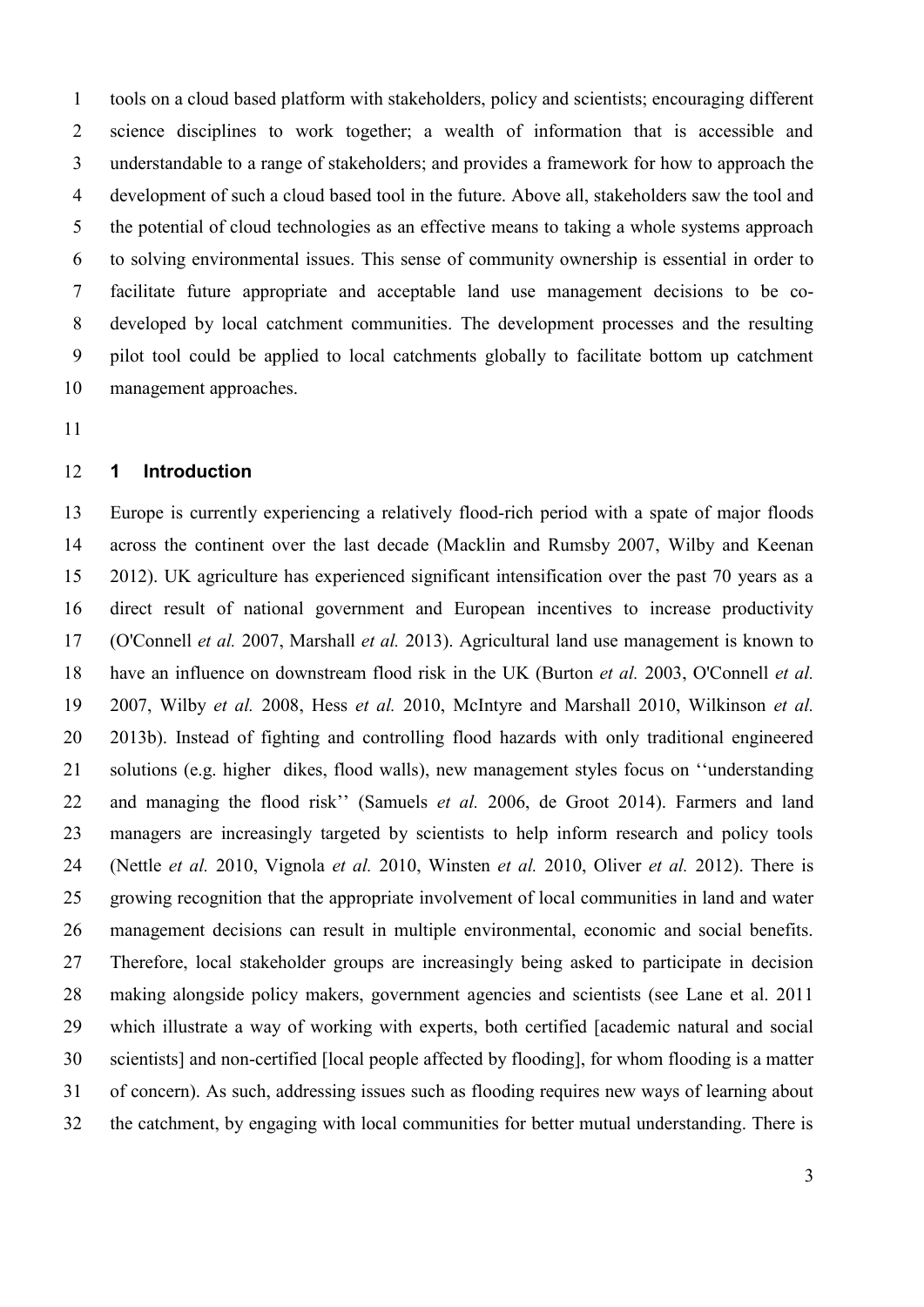a need for a catchment based, community led initiative to understand and respond to flood hazards, using a bottom up approach. Tools are required which are developed through a behaviour driven design process. The communities at risk of flooding, the landowners who manage the land which generate the runoff and the organisations who manage catchments need to be part of the development process from the beginning rather than being presented with a final product at the end.

 Recent advances in the area of computing and cyber infrastructure have provided computing platforms to enhance the management of data resources, using services which bring together people and tools, facilitating information sharing for science or other data rich applications [\(Yang](#page-26-5) *et al.* 2010, [Fox and Hendler 2011,](#page-23-0) [Huang](#page-24-4) *et al.* 2013). In short this means that we can now compute, model, share information and therefore, potentially, achieve higher levels of insight, and make better decisions than before. A problem today is not so much that we can visualise a virtual reality that has the appearance of being more and more realistic; it is much more the evaluation of the models on which that representation of reality is based. Models can be misleading in the detail, even if they provide some broad resemblance to observations of real variables. An important concept in this respect is treating models as tools for learning about places (the "models of everywhere" concept of [Beven \(2007\)](#page-22-2) and [Beven and Alcock](#page-22-3)  [\(2012\)](#page-22-3)), whereby models become repositories of knowledge that can assimilate data, integrate information about places from local stakeholders, and be interrogated to guide management and policy decisions, or to inform the requirements for new data to constrain uncertainties.

 This type of learning process about places will be similar regardless of discipline, process, users and uses. Detailed visualisation changes the focus from the concepts and issues about how to represent the system to the idiosyncrasies of places; to learn in depth about a particular reach of river, a soil profile or a field. This will require making all the data available about that place on a shared platform; being able to access a collection of models and choose those that are appropriate to understand the complexities that exist; and, allowing that the information collected by communities of volunteers (such as farmers, catchment managers or members of the public) might be valuable in constraining the virtual view of a place. This sense of place can be particularly useful in engaging local communities with processes in familiar contexts to them (Lane *et al.* [2011\)](#page-24-5). If all of these opportunities can be truly managed and brought together, this is the vision and the possibility of what we see as a great new way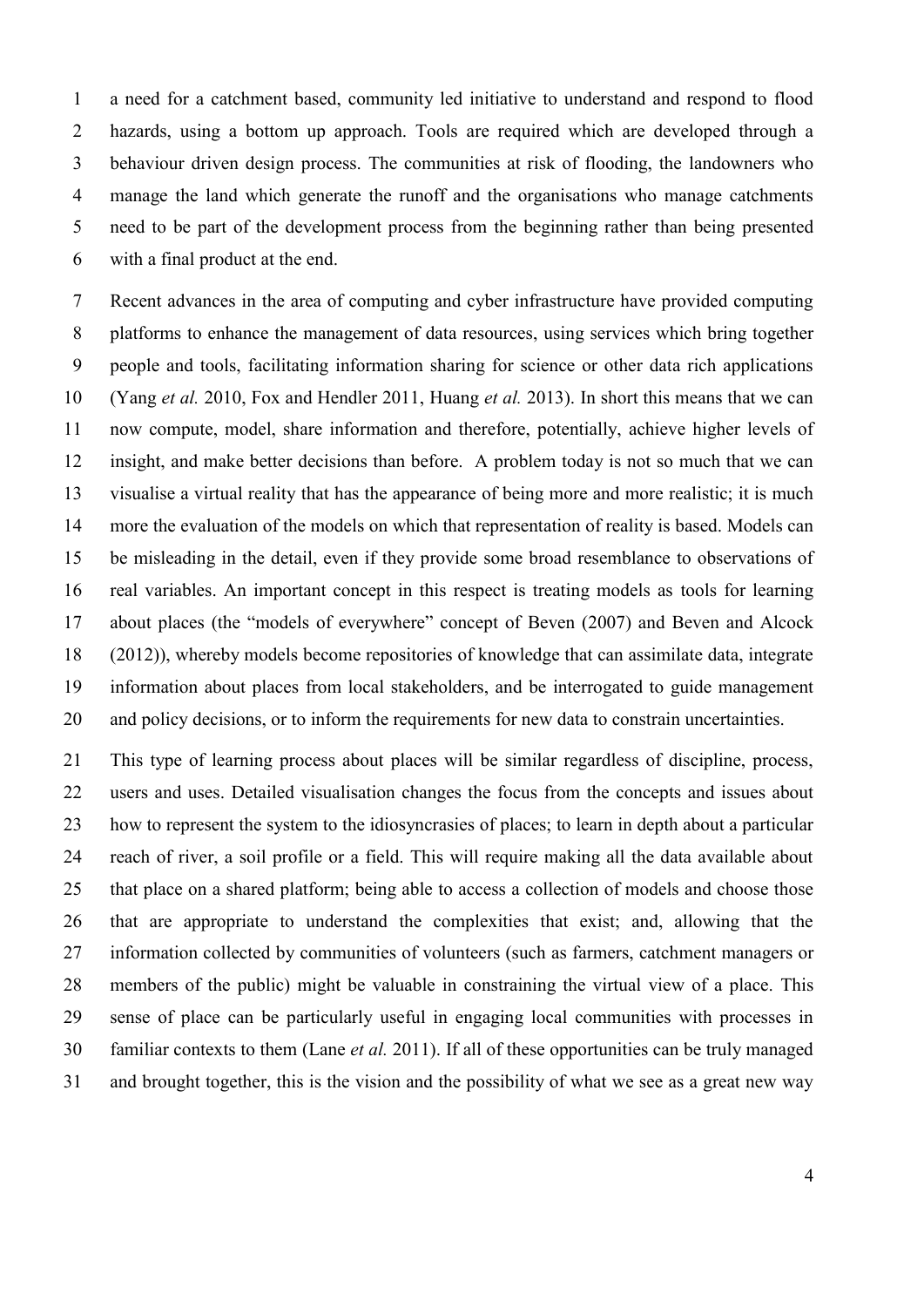of doing hydrology and earth science and is what we describe the start of here – an environmental virtual observatory.

 New and specific computational opportunities that can contribute to this vision include: (i) the use of cloud computing techniques to allow disparate databases to be readily available to inform the representation of a complex sequence of processes and forcing boundary conditions for a particular application and scale, (ii) the choice and the linking-in of the relevant process representations in a complex system in a way that allows those representations to be easily modified in an open source, user-driven, future-proofed way, (iii) the means of evaluating and managing uncertainty by conditioning against past and new future observations at different scales in space and time, and (iv) ways of presenting complex interpretative and predictive model results to different groups of users using effective visualisation methods. A particularly difficult issue is how to convey the assumptions on which such results are based, and record the audit trail of the decisions that lead to them, in a way that is accessible to users if required (e.g. Kloprogge *et al.* 2011, Beven and Alcock 2012). Accountability should be an important part of the process (e.g. [Stirling 2010\)](#page-25-1).

 The Environmental Virtual Observatory Pilot project (EVOp) was a proof of concept project to develop new cloud based applications for accessing, interrogating, modelling and visualising environmental data by developing a series of exemplars at the local, national and international scale (in this paper we focus on the local scale exemplar). The long term vision of the Environmental Virtual Observatory concept is to [\(http://www.evo-uk.org\)](http://www.evo-uk.org/):

 1. Make environmental data more visible and accessible to a wide range of potential users including public good applications;

 2. Provide tools to facilitate the integrated analysis of data, greater access to 24 added knowledge and expert analysis and visualisation of the results;

 3. Develop new, added-value knowledge from public and private sector data assets to help tackle environmental challenges.

 The aim of this work was to develop a cloud based learning platform for stakeholders, bringing together fragmented data, models and visualisation tools that will enable these stakeholders to make scientifically informed environmental management decisions at the local scale. This novel cloud based tool was developed through an evolutionary iterative development process involving active local stakeholder engagement. In particular we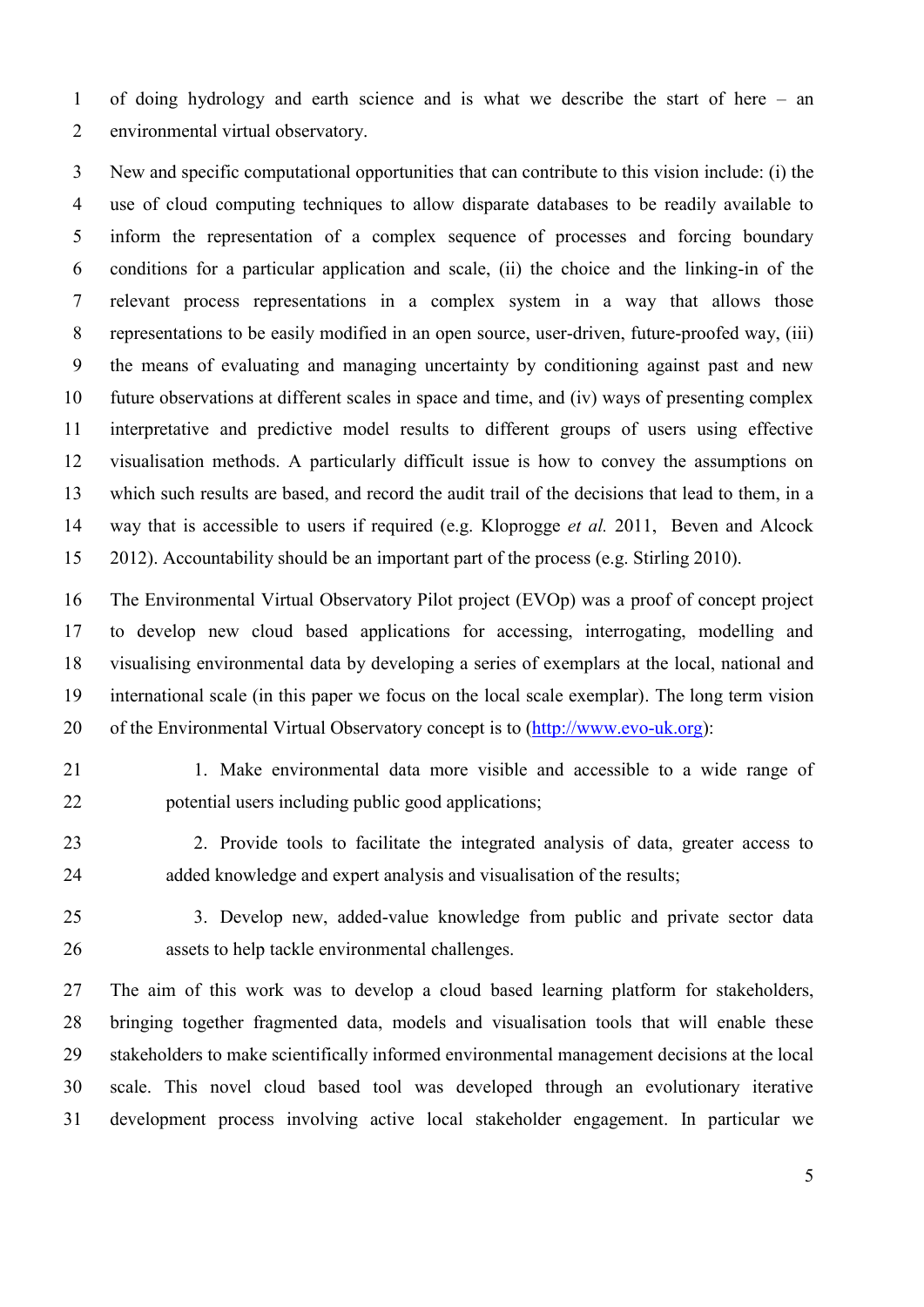focussed on communicating the management implications related to flooding, which was identified as a key environmental issue with stakeholders in three focus areas across the UK. More specifically, the objectives were to (1) Develop a framework for creating the cloud based learning platform using stakeholder engagement to identify the crucial components for the end-users, (2) Based on outcomes from (1), build and evaluate the cloud based tool utilising further stakeholder feedback, and (3) Explore how complex hydrological processes (e.g. concepts of hydrological modelling) can be effectively communicated to all stakeholders using cloud based tools to increase understanding of environmental management decisions.

# **2 Study Areas**

 The development of the local EVOp cloud based tool was undertaken in three dominantly rural river systems in the UK; the Dyfi (Wales), Dee (Scotland) and Eden (England) (Figure 13 1). Focus subcatchments of Leri (47 km<sup>2</sup>; Dyfi), Tarland (80 km<sup>2</sup>; Dee) and Morland (15 km<sup>2</sup>; Eden) were chosen based on provision of knowledge from existing research into land, water and stakeholder interactions, coupled with a good network of hydrological sensing. All sites commonly have mixed land use, a range of water quality issues, with small population centres that have suffered recent flooding.

 The River Dyfi is located north of Aberystwyth in mid-Wales and its catchment drains an area 19 of 671 km<sup>2</sup>. The Dyfi and its tributaries form a dense, dendritic drainage network with a total channel length of over 1,500 km. Rainfall in the upland areas is on average 2000 mm per annum, falling to c. 1000 mm on the coast. Land use in the catchment is dominated by agricultural activity, whereas slate quarrying and metal mining were historically prevalent. The Dyfi catchment has been designated as a UNESCO Biosphere reserve, with 23 designated Sites of Special Scientific Interest (SSSI) and parts of the Snowdonia National Park lying within the catchment boundary. The Leri is a tributary of the Dyfi to the northwest, near the coast. Stakeholders include farming interests and residents of Tal-y-Bont village (population 660) which had severe flooding in June 2012, including damage to local housing and businesses [\(Foulds](#page-23-1) *et al.* 2014a, [Foulds](#page-23-2) *et al.* 2014b).

 The River Dee in northeast Scotland has multiple European habitat designations (Natura 2000, SAC) for species such as Freshwater Pearl Mussel and economically-important Salmonid fish species. Tarland Burn, situated centrally in the Dee catchment, is the first tributary with intensive land use and first point of nutrient-impacted waters entering the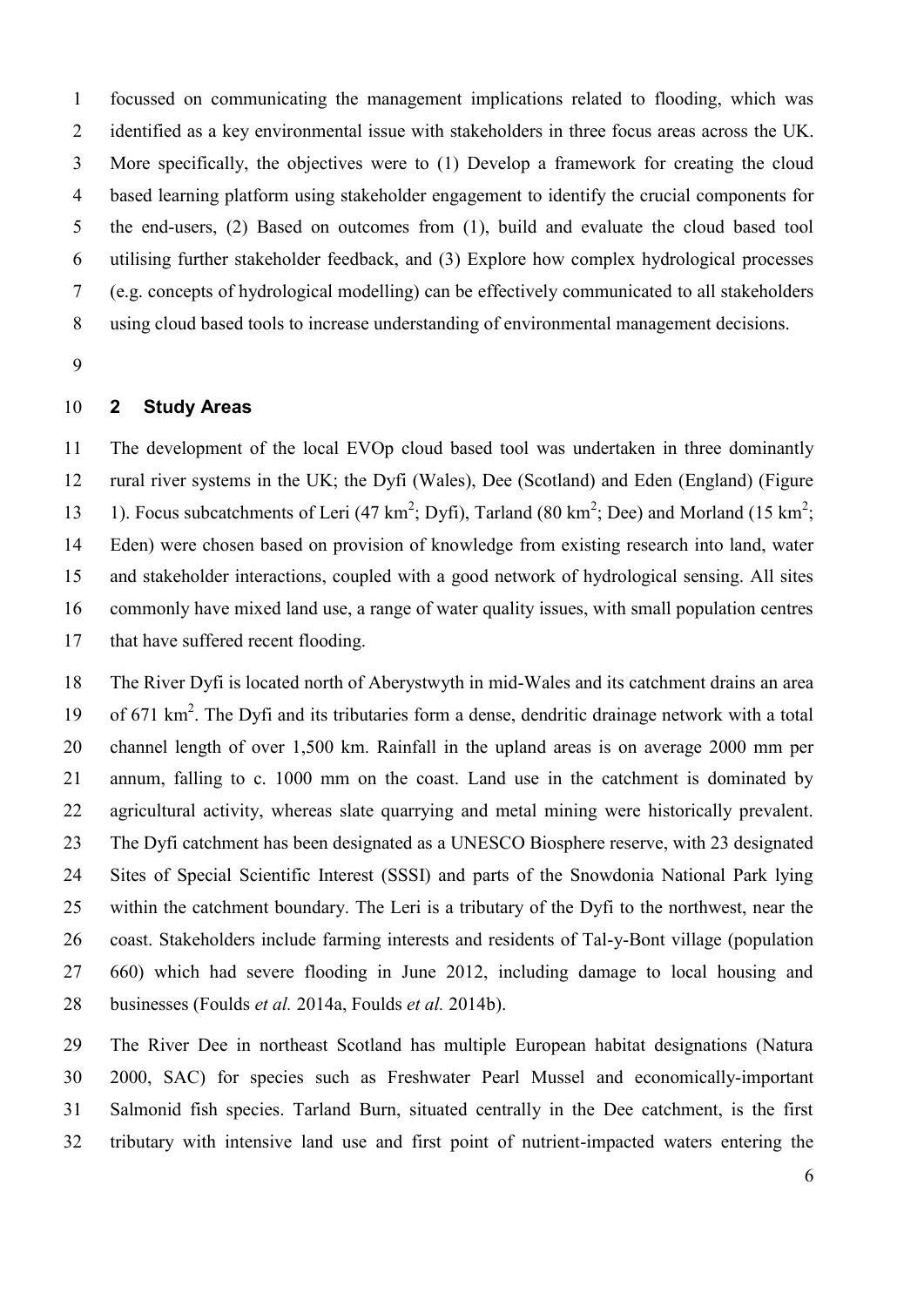oligotrophic main river [\(Stutter and Lumsdon 2008\)](#page-26-6). Rainfall is approximately 1000 mm per year with long periods of winter snow. Stakeholders include farming interests, local residents and businesses in both the village of Tarland and town of Aboyne (populations 600 and several thousands, respectively). The Tarland Burn suffers diffuse pollution and morphology issues with pressures from farming, urbanization and septic tanks. It is currently Poor- Moderate under the European Union Water Framework Directive (WFD) and is a Priority Catchment for the national regulator, Scottish Environment Protection Agency (SEPA). The community suffered a large flood in 2002, with minor ones since. In response to these pressures excellent examples of community led initiatives in natural flood management and riparian habitat improvement have occurred [\(Bergfur](#page-22-4) *et al.* 2012).

11 The Eden catchment in northwest England is a mixed grassland area of 2398  $\text{km}^2$ , with a main channel length of 130 km. Average rainfall is 1700 mm per year, with higher rainfall on the uplands of the Lake District and Pennine fells on the catchment boundaries to east and west [\(Mayes](#page-24-6) *et al.* 2006). The catchment has several sites designated as SSSI and Special Areas of Conservation (SAC) status, for the range of habitats and species it supports and the river passes through two National Parks, two Areas of Outstanding Natural Beauty (AONBs) and a World Heritage Site. Agriculture in the catchment is characterised by mixed dairy and livestock farming, and comprises both rough grazing and improved grazing with some arable land use towards the north and on the richer soils of the River Eden floodplain. Diffuse pollution and flooding are key water pressures across the Eden, including the Morland subcatchment, in the southwest of the main catchment [\(Owen](#page-25-4) *et al.* 2012). Stakeholders in this area represent farmers and residents of Morland village (population 380).

# **3 Iterative Framework Development Process**

 This section describes the methodology by which the Local EVOp Flooding Tool (LEFT) was created following the agile development cycle presented in Figure 2. The tool was created by a multidisciplinary working group composed of hydrological, environmental modelling, social science, distributed computing and programming specialists. Agile development allows adaptive planning through evolutionary steps and with continued collaboration with stakeholders, facilitating rapid and flexible response to change. Fundamental steps in the process were the discussions with stakeholders at the beginning and in a number of iterations throughout the project cycle to ensure the tool meets the needs of its users.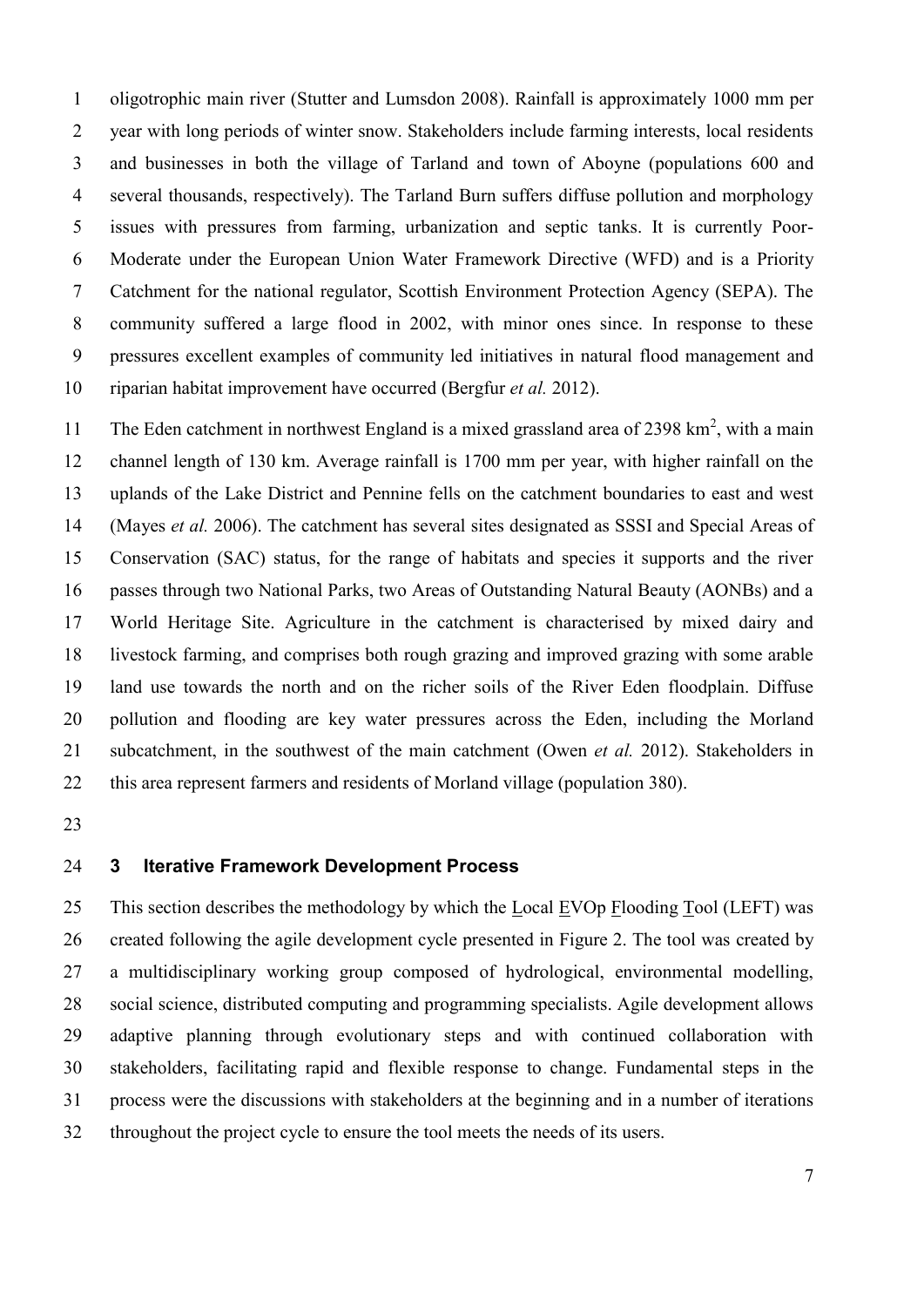# **3.1 Stakeholder Engagement**

 A fundamental objective was to design, develop and test a cloud based tool with local catchment stakeholders based around the environmental issues of interest to the community; for this a development cycle was proposed (Figure 2). Morland catchment stakeholders were residents of the village of Morland, farmers and catchment managers from the Environment Agency and Natural England. Dyfi catchment stakeholders were villagers who live close to the Dyfi (e.g. Tal-y-bont village), farmers, and local environmental and catchment groups. In the Tarland catchment, stakeholders included farmers, local village residents, SEPA and the local council. These stakeholders were engaged throughout the life of the project. However, it was acknowledged that stakeholders should not be just those who reside within or have a vested interest in the named catchment but also external stakeholders who are interested in the process. These could include, for example, national environmental policy officers or other scientists (including members of the EVOp). The EVOp had a Project Advisory Group (PAG) who offered guidance on the scientific, political and technical development aspects of the project and tool development. This group of eight members consisted of national level representatives from the water and IT industry, regulatory bodies, government, and academia who were technical and scientific experts in the fields of cloud computing and environmental sciences.

 Development and feedback meetings (Figure 2) and an evaluation workshop were held in the Dyfi, Tarland and Morland catchments over the two year lifespan of the pilot project. In most cases, these took the form of evening meetings with farmers and local residents, where informal dialogue was engendered to gain their local knowledge and opinions. Alongside this there were meetings with the PAG and other scientific stakeholder groups. The start-up community stakeholder meeting began by introducing the concept of the EVOp, followed by a workshop session to discover relevant environmental issues to both the farming and local village communities. The knowledge exchange exercise during the first workshops identified flooding as a shared and important issue in all three catchments [\(Mackay](#page-24-7) *et al.* 2012, [Wilkinson](#page-26-7) *et al.* 2013a). Local flood risk and management became the primary focus of the pilot tool. Development suggestions for the tool were then presented for the next stages with further discussions between the project team and the local stakeholders. The two contrasting stakeholder groups were used to validate the tool throughout the process.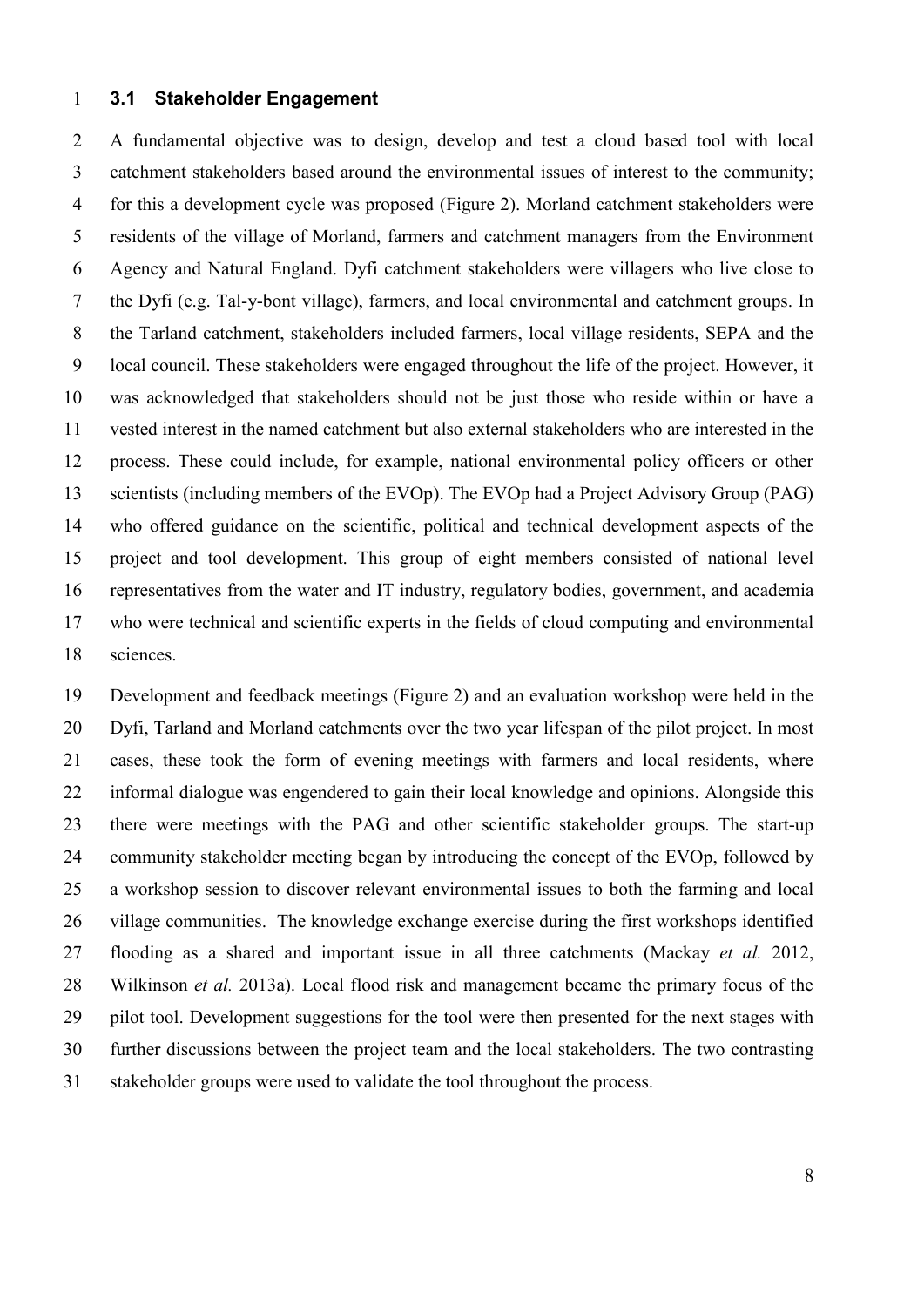# **3.2 Storyboard Development**

 Based on initial stakeholder discussions, there was a requirement for communities to be better informed about flooding in relation to environmental aspects of change in climate, land use and management. A novel aspect of the project was to use a storyboard to ensure the tool development was grounded in real questions and challenges of the end-users. A storyboard was developed for each catchment that reflected the needs of the different stakeholders based around the theme of flooding. This was used to engage and commence design of the data needs and the prototype cloud based tool. This approach allowed the tool to be developed efficiently through stakeholder consultation. With direction from the local communities, the local flooding communities storyboard was created (Table 1). The generic aspects of the combined storyboard process are presented in Table 1b with examples of the specific needs to be addressed by individual communities (Table 1a). The storyboard sets a series of technical and scientific questions. The spatial scale of the tool was reduced to research case studies and the flooding processes were focused primarily on flash flooding arising from rural land management. Other flooding processes were discussed and acknowledge at the first stakeholder workshops (e.g. surface water flooding), however, the stakeholder focus remained on rural land use management. The storyboard provided a mechanism to create a focused tool, which incorporated stakeholder feedback. Before the prototype tool was developed an exercise to understand what cloud resources were available was conducted [\(Vitolo](#page-26-8) *et al.* [accepted\)](#page-26-8).

### **3.3 Development Phases**

# *3.3.1 First Development Phase*

 For the first stage of prototype testing, the format of local community workshops followed a structure of presenting the prototype concepts of the LEFT (see Appendix 1 for an overview of the cloud technologies used in development of the prototypes), obtaining initial feedback, followed by structured discussion on how to move to the next step (following the principles of the LEFT storyboard; Table 1). The main feedback points at this stage from the community meetings were: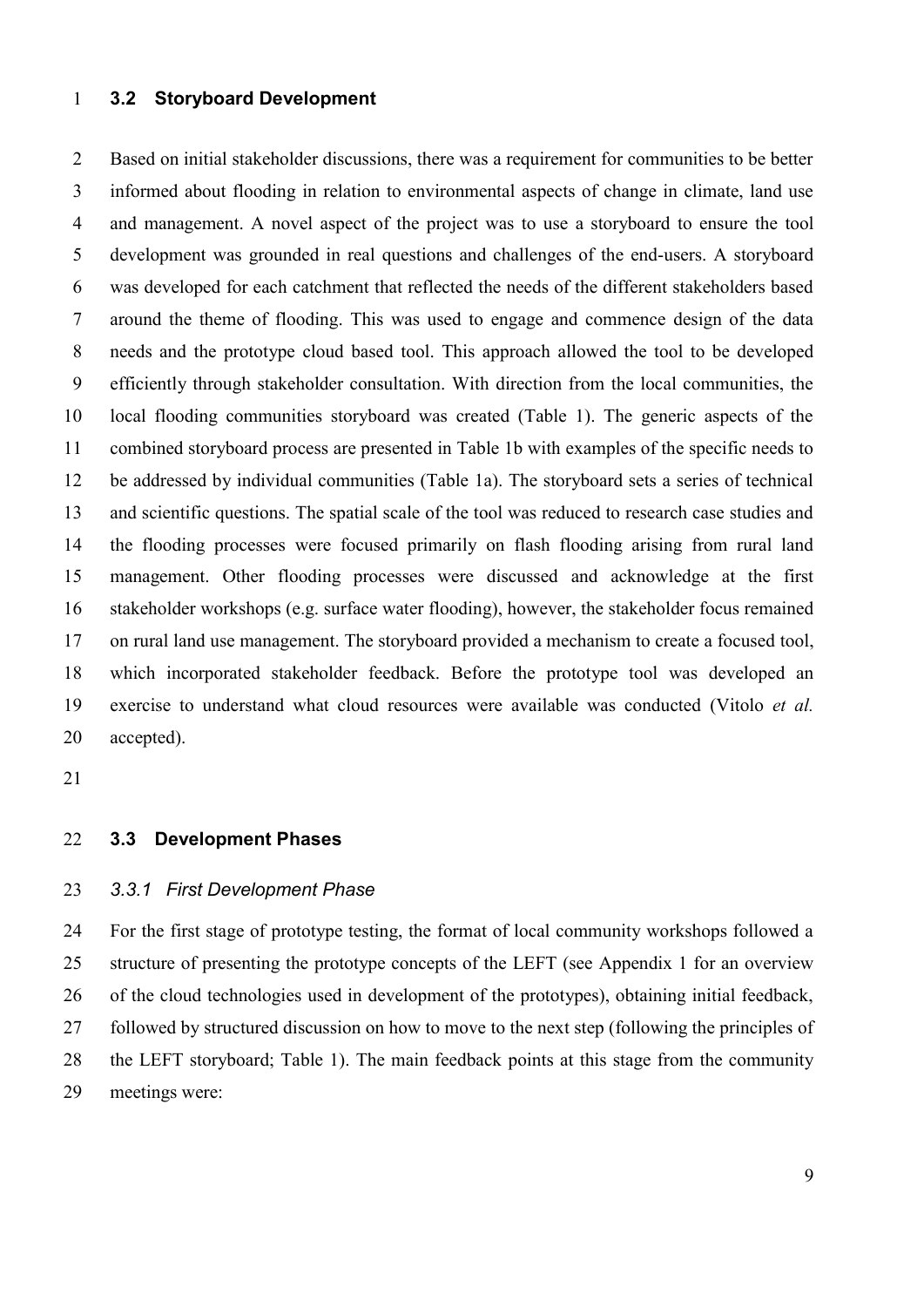- 1 The choice of the LEFT mapping tool technology was accepted (Appendix 1), Google was familiar to them and the use of overlaying colour-coded markers on the map to indicate the availability of additional data sets such as rainfall time series and telemetered imagery was considered intuitive by the stakeholders.
- Many of the technical complexities were not appreciated or even noticed (Appendix 1). For example, in the Morland workshop, real time (telemetry) feeds of rainfall, river level and webcams were accepted as being normal.
- 8 There was more interest in a discussion of the point of the science and modelling and less in the detail of the science and the models. The end users wanted simple messages in a simple format.

 The spatial and temporal web interface and the early form of the modelling widget were approved subject to improvements.

# *3.3.2 Prototype 1*

 Feedback from the previous step was interpreted by the development team and incorporated into the LEFT. In essence, the need for validation through the agile development process was embraced as the prime methodology for evolving the tool. The development cycle (Figure 2) highlights the agile development steps. This showed that validation is needed at the technical verification stage and at the stakeholder validation stages (Figure 2). Independent testing of each cycle of the design was carried out with stakeholders. This included both a critical assessment of the technical development (e.g. the tools and data – where limitations were acknowledged by the user groups, for example farmers understood the rainfall variations across their catchment) and validation of the conceptual modelling approach (e.g. acknowledging the limitations in conceptualising how the catchment system works and the impact of change). The repetition of the development cycle to produce new prototype versions resulted in the formation of a development matrix (Appendix 2), which indicates the refinement steps of the LEFT and the key improvements made as feedback was assimilated. This allowed stakeholder knowledge to be directly incorporated into the tool. Prototype 1 was able to choose tools that could reflect time series (Flot) and Graphical User Interface (GUI) options such as parameter sliders (which were implemented using HTML5) (see Appendix 1). At this stage, the creation of parameter sliders allowed instantaneous visualisation of the impact of "what-if" decisions on flow and on flood level. Hence land use change and sensitivity of parameter changes could be shown simplistically (although deterministically).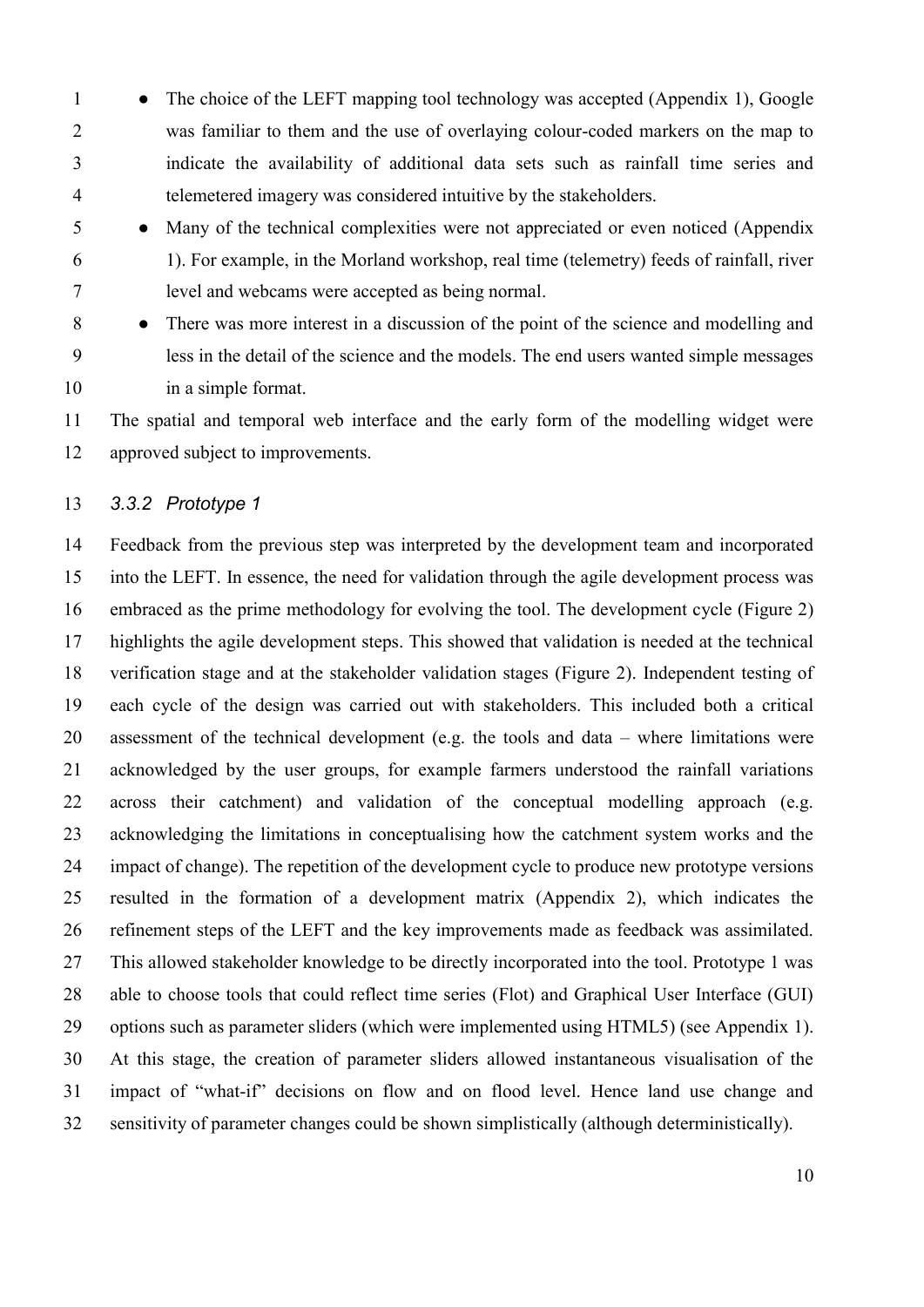During community workshops, the need to articulate the message of how flooding occurs and the meaning of scenarios became the main focus. An important part of this exercise was to determine what land use change scenarios the stakeholders (both villagers as the receptors and landowners at the source) would prefer to see implemented in the catchment to illustrate how changes to land use and management practices are likely to impact on flood risk at the catchment outlet. The meeting in Morland village attended by local farmers and villagers looked to identify some common land use change scenarios. Alongside the 'current' scenario, three other conceptual scenarios were discussed; increased and intensified farming activities (which would not take on best farming practices), sustainable runoff management with current farming practices (i.e. using agri-environment schemes) and increased woodland. The communities did understand the hydrological concepts and were able to comprehend the danger and possible benefits arising from land management options upstream. It became very clear that 'simple informative descriptions' of processes and scenarios were needed. The PAG largely approved of the tool, however, they were enthusiastic that the tool should be able to run as a self-contained package on the cloud. There was a need to show both sets of stakeholders a comparison of cloud based modelling and desktop based modelling in order to demonstrate computational speed and elasticity differences between both systems.

# *3.3.3 Prototype 2*

 The final prototype LEFT was created with a mixture of spatial and temporal tools for the impacts of land use change on flooding. Help and guidance was supplied as part of the LEFT in the form of on-screen help balloons and explanatory illustrations. It was agreed that series of 'talking head' videos would be needed to act as a walkthrough of the tool that would clearly show the generic and bespoke aspects. It was vital to end users that the capability of the modelling tool be explained to all stakeholders with detailed worked examples. Prototype 2 was achieved at the final point of the EVOp project (however, the development group still work to continue its legacy - see discussions). The next section will present the outputs from prototype 2.

# **4 Results from the Local EVO Flooding Tool**

 By following the agile development process described in the previous section it has been possible to create a pilot LEFT designed for community needs and to demonstrate the future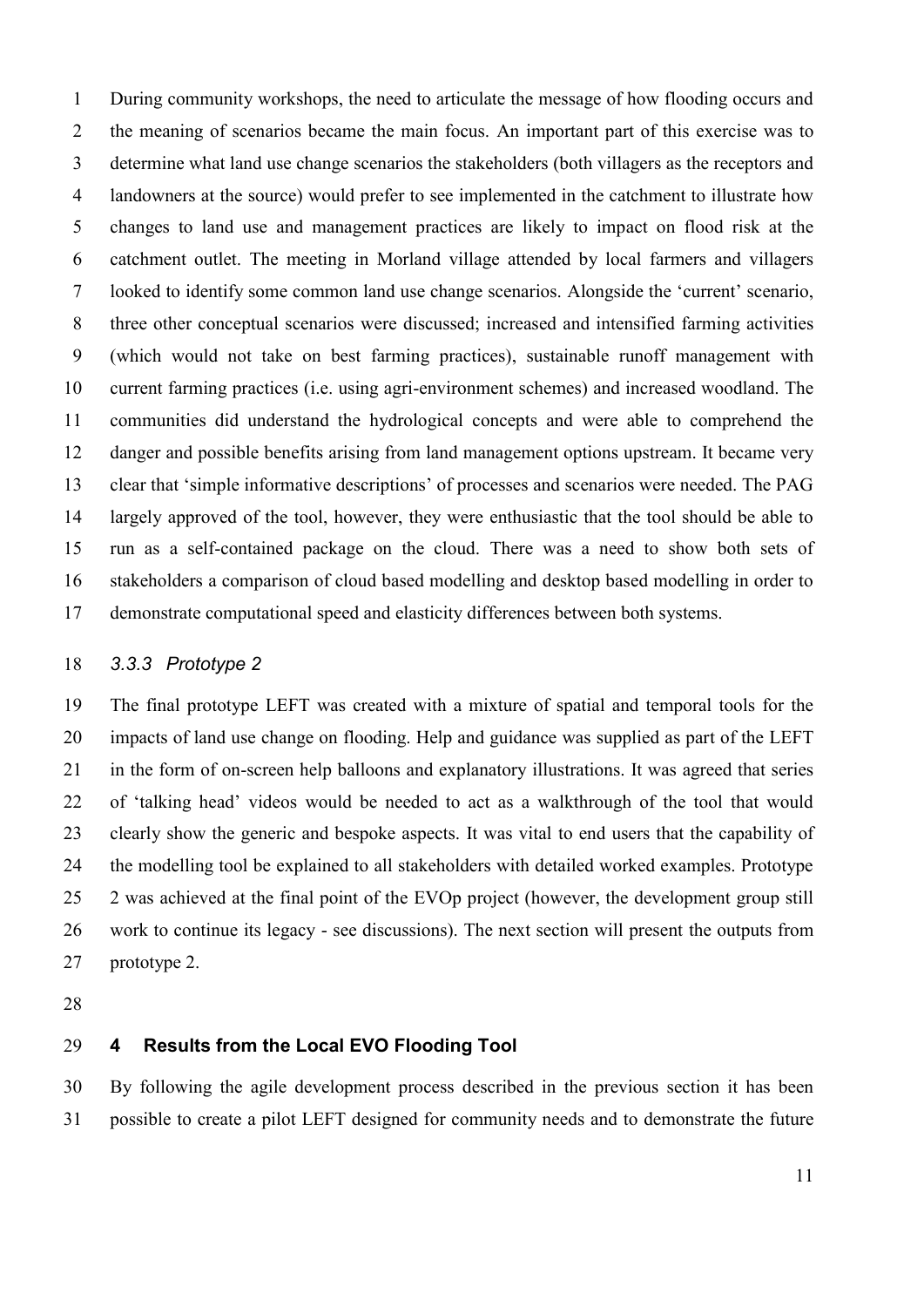potential of a full EVO (beyond the pilot). The methodology of using a frequent feedback loop with many user groups was an important development aspect. Hence an agile development approach using active feedback to evolve the tool rapidly was embraced by the stakeholders. Through this development the unique parts of the overall tool are:

5  $\circ$  A dynamic mapping interface

- Viewing different sources of live and historical data
- Combining different data sets (mashup)
- 8 Dynamic and elastic cloud modelling
- **Dearning and explanatory material**

 A multimedia video demonstration of the pilot LEFT tool can be viewed at http://vimeo.com/103323374 (accessed August 2014).

# **4.1 Mapping and Data Visualisations**

 The first prototype responded to the catchment stakeholder desire to view local environmental data relevant to flooding. It was identified during stakeholder meetings with villagers in Morland, Tarland and Tal-y-bont that access to live data can allow communities to make self- informed decisions. This data can be either quantitative (such as rainfall and river level data) or qualitative (e.g. webcam imagery). For example, farmers in the Morland catchment were interested to view live rainfall data across the Eden catchment to compare rainfall totals during storm events. In the Eden catchment, three different sources of time series of hydrometric data visualisations were discovered and linked to (Environment Agency for England and Wales, UK Meteorological Office, and Eden DTC), one of these allowed access to live rainfall dataset visualisations (EdenDTC; see [Owen](#page-25-3) *et al.* 2012, [Outram](#page-25-5) *et al.* 2014). This process indicated the potential to access data from different sources within the Virtual Observatory framework. A customized interactive mapping interface was developed which the user experiences first on entry to the LEFT. Live and static datasets from hydrometric sensors were overlaid on the map as geotagged markers. This provides users with the ability to instantly identify assets of interest based on geographical location. For most users, this entails exploring their local catchment and gathering information from various data sources. The interactive nature of the geospatial layers provides the ability to reveal new interfaces to the user.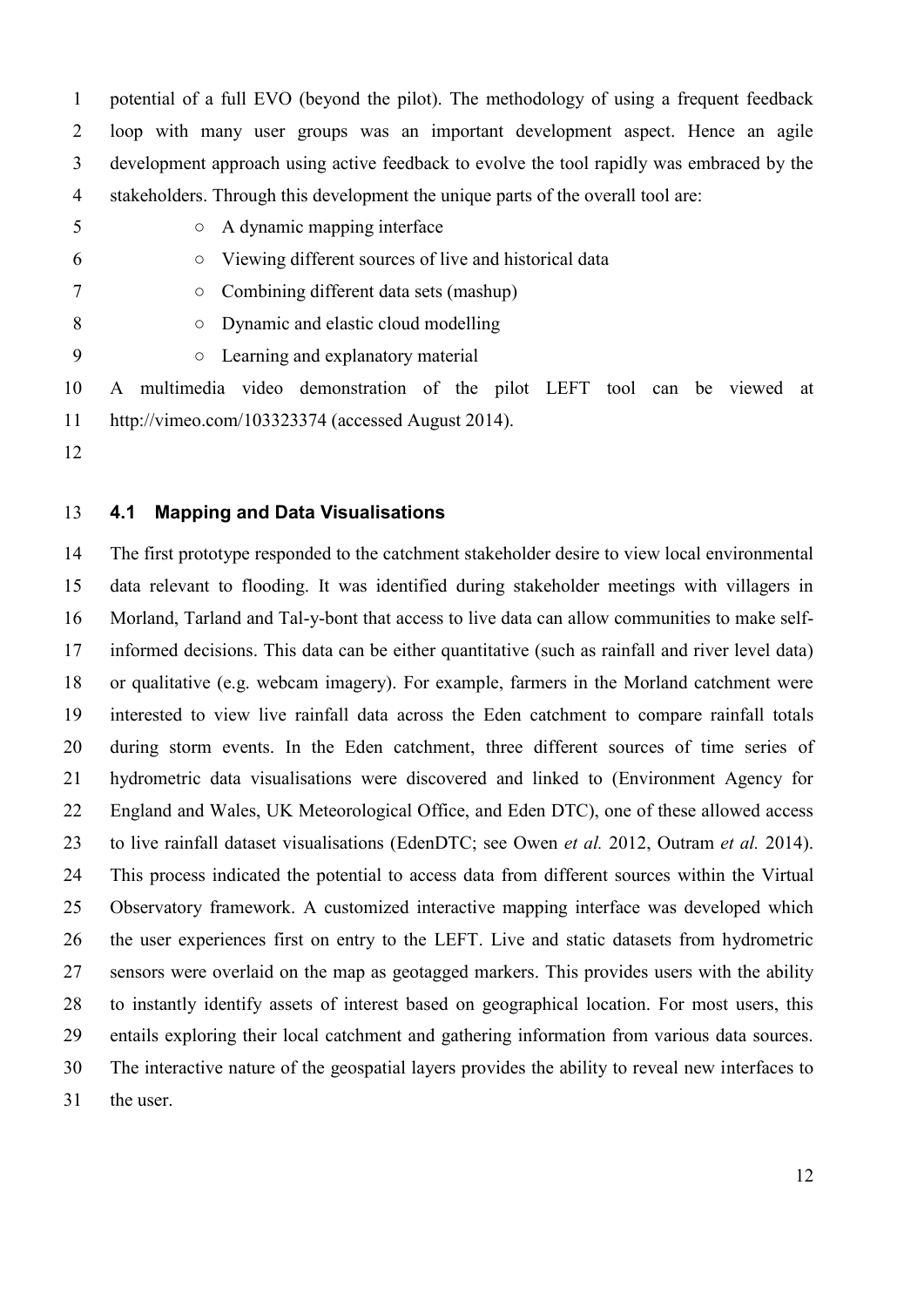This led to the development of bespoke visualisation widgets whereby quantitative and qualitative data could be assessed together using data mashup principles. For example, turbidity data (units NTU) were not widely known by the local community. This useful dataset can communicate the amount of suspended sediment being carried in the channel, an indication of both flow levels and potential diffuse pollution. Combining this dataset with webcam imagery taken at the site of the turbidity measurement allows the user to examine the colour of the water, or how 'cloudy' the stream looks. The Flot web library allowed datasets to be combined on the Google Map tool (Figure 3). This LEFT widget was integrated into a georeferenced pin allowing the user to locate the source of the information.

 The mapping tool allowed users to explore and discover live data from within their catchments and to potentially use this data to make decisions regarding flooding (however, the river level data only indicate the stage at a fix point). Offline tools have also been developed through a complementary project (the Flood Risk Management Research Consortium) to map flooding and uncertainty in areas at risk of flooding (see [Leedal](#page-24-5) *et al.* [2010,](#page-24-5) [Beven](#page-22-5) *et al.* 2014a). These were demonstrated in Eden workshops. Integrating these mapping tools into a cloud-based tool would be an ambition of a full EVO. However, for the pilot project, simple cloud based tools and models were investigated (see Appendix 1) to show the potential of a cloud based system. It became apparent during the first prototype workshops with the communities that there was a desire to understand why flooding was occurring and whether could it get potentially worse or improve in the future. Therefore using the interactive mapping tool where assets are laid on a map and widgets opened upon interaction, a LEFT modelling widget was created.

# **4.2 Cloud Modelling Widget and Communication**

 This widget contains a number of different options for the user to choose from: the datasets available at this location (for the LEFT this was a recent flood event that the communities in the case study catchments were familiar with), a cloud based hydrologic model, and the model's parameters (using pre-set parameterised scenario buttons or sliders). The LEFT modelling widget was able to model these events and then the user could adjust the parameters accordingly to get a deterministic conceptual understanding of different land use change scenarios impact on the flood hydrograph. A cloud implementation of TOPMODEL [\(Beven and Kirkby 1979,](#page-22-6) [Beven 2012\)](#page-22-7) was used within the rainfall-runoff modelling widget. TOPMODEL was selected as it is: (1) one of only a few cloud enabled hydrological models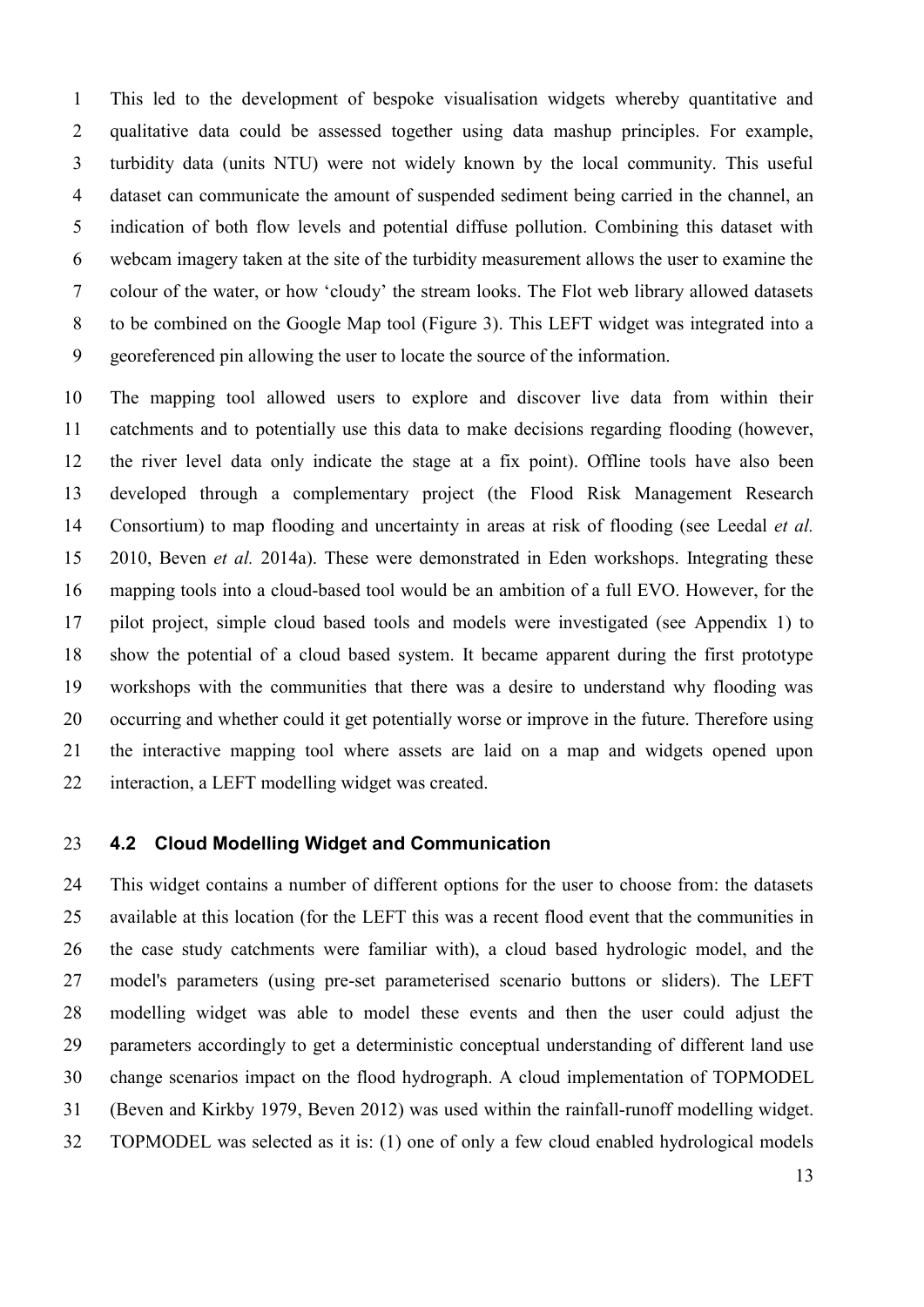available during the development of prototype 1; (2) a simple hydrological model which is widely applicable; and therefore (3) frequently used in the hydrological sciences community; and (4) its concepts and results are easily communicated to stakeholders. During development, model setup was carried out offline to ensure that the input datasets were in the correct format and the model calibrated and validated to adequately simulate the observed discharge. Once all selections were performed by the user, the model was run instantly on demand in the cloud and the returned results were rendered as a hydrograph plotted using Flot (Figure 4, right). Changes in the flood hydrograph could be examined by running the model under different conceptual scenarios and/or parameter combinations to allow comparison between model runs and provide an understanding of the stream's response at the catchment outlet to changes to land use and management. Changes in land use and management in a catchment should be expected to have an impact on flood runoff generation even without any future climate change [\(Di Baldassarre](#page-23-3) *et al.* 2010a, [Di Baldassarre](#page-23-4) *et al.* 2010b, [de Moel and](#page-22-8)  [Aerts 2011,](#page-22-8) [Beven](#page-22-9) *et al.* 2014b). Figure 4, right, highlights the outputs from the LEFT modelling widget graphical interface. These outputs give a conceptual understanding that if farming was to intensify then flood peaks could increase in magnitude and the time of peak decrease (e.g. [O'Connell](#page-24-8) *et al.* 2004). By implementing runoff management, peak discharges could decrease and the time of peak increase (e.g. [O'Connell](#page-24-3) *et al.* 2007, [Deasy](#page-22-1) *et al.* 2014, [Wilkinson](#page-26-9) *et al.* 2014). Large scale woodland planting could increase this effect (e.g. [Robinson](#page-25-6) *et al.* 1998, [Wahren](#page-26-6) *et al.* 2012, [Wheater](#page-26-8) *et al.* 2012). Owing to the uncertainties in applying the scientific knowledge behind the scenarios at particular sites, it was made clear 22 that they are not meant to specify accurately how much change in flooding would actually take place. However, the educational value of the scenarios and the ensuing debate are indicative of how the community can comprehend and rationalise the scenarios for their own circumstances. The debate on the uncertainties in the approach was discussed. Stakeholders were therefore encouraged to explore the sensitivity to the magnitude of those changes (as represented by the sliders) regardless of how those changes might be implemented in practice. Again the broader understanding of the benefits of flood management and land use management are conveyed to the users in terms of relative risk and not as absolute values.

 Users can explore model parameter sensitivity through HTML sliders included in the widget. TOPMODEL parameters m, VR and SRmax were the most sensitive parameters and were implemented as sliders. However, when these parameters were discussed with stakeholders, m was referred to a "land use change" parameter (i.e. the rate of change of the runoff leaving the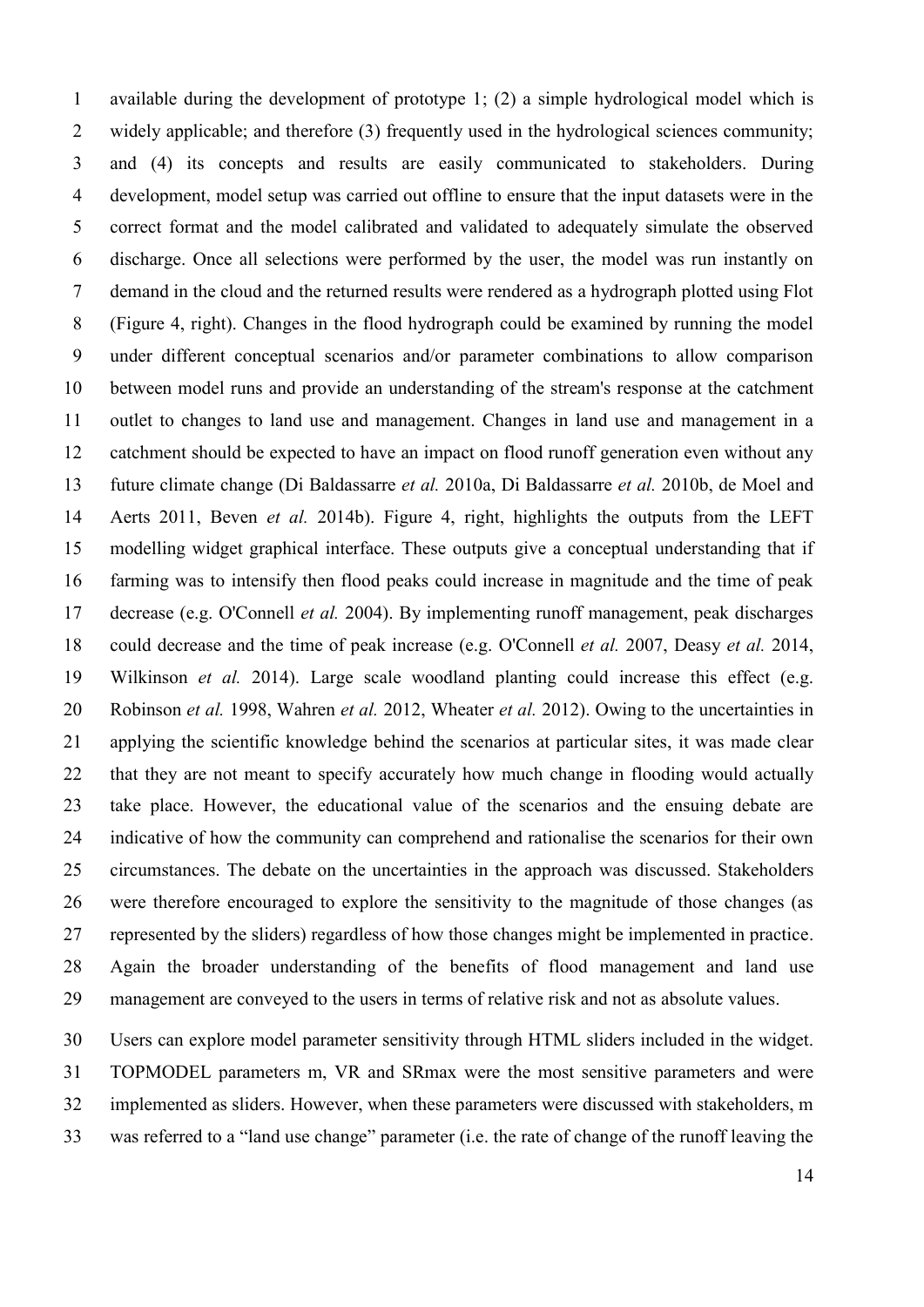catchment - the recession rate), VR was referred to the "ditch network" parameter (which relates to the connectivity of the flow) and SRmax referred to as "the vegetation parameter" (which is the rooting depth of the crop or tree species). These sliders default to the settings for each scenario to allow a user to compare how changes to these values alter the model outputs. This expands functionality of the widget, allowing the user to manually parameterise the model, and explore changes in the parameterisation of the model and associated outputs. The derivation of the 'current' scenario outputs are based on the calibration of the model to observed flow data.

 The uncertainties of this calibration process were discussed and were acknowledged by the stakeholders during workshops. The conceptual 'change' scenarios (Figure 4, left) were developed based on a large range of scientific publications that an increase in intensive farming practices increase runoff generation (e.g. [O'Connell](#page-24-8) *et al.* 2004, [O'Connell](#page-25-2) *et al.* [2007\)](#page-25-2), runoff management can reduce the flood peak and afforestation can reduce this further if implemented on a large scale (e.g. [McIntyre and Thorne 2013\)](#page-24-9). However, with measures such as woodland planting, there were both synergy and conflict of interest amongst flood storage, environment and farming objectives. Similar findings were concluded in Morris *et al.* [\(2008\)](#page-24-8) for washland creation in S. England. None of the stakeholders in the Morland catchment wanted to see a substantial increase in woodland. Both villagers and farmers thought this would alter how the community currently functions (i.e. the landscape is a farming environment and that is an important part of the local economy). This highlights that if substantial woodland was desired to meet policy requirements, a sustainable payment mechanism would be required to ensure the rural economy is supported and supportive (e.g. payment for ecosystem services [Prager](#page-25-7) *et al.* 2012).

 It should be noted that the evidence behind these flood mitigation impacts are based on this broad knowledge only and it is still subject to current debate. For example, in the Leri catchment (tributary of the Dyfi), given both the size of the storm and the nature of the catchment, the land management scenarios would have had very little impact on the extreme flood event. The key issues were floodplain encroachment and the local Agency's under- estimation of the flood risk because of the use of short instrumental records (see [Foulds](#page-23-5) *et al.* [2014a\)](#page-23-5). This highlights how land use management change can have little effect on extreme flood events. Catchment stakeholders did comprehend and generally agreed with these scenarios and the discussion about the uncertainties ensured the stakeholders were aware of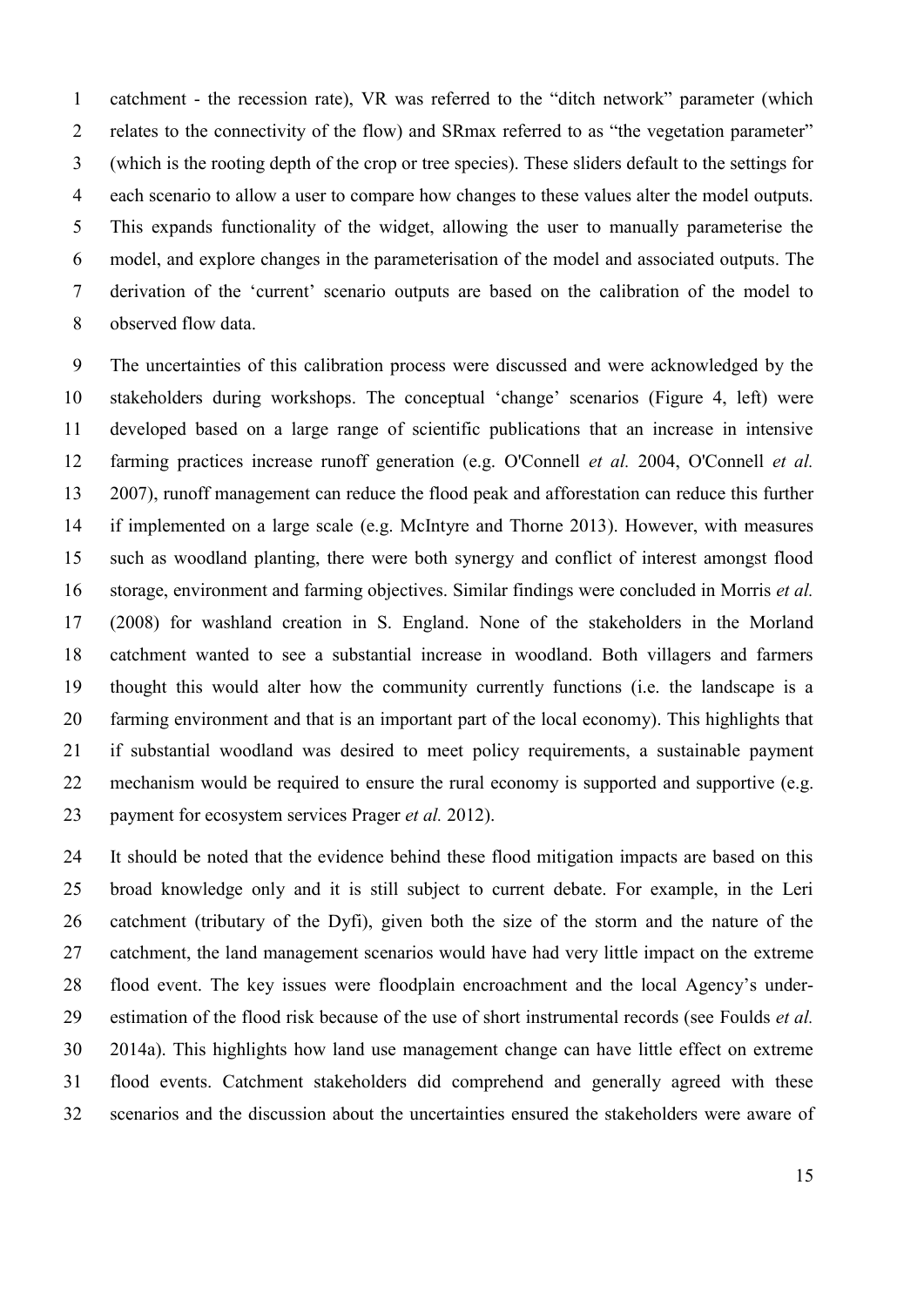the limitations of the assumptions. Uncertainty analysis and its communication was highlighted as a key addition to any future tool in a full EVO project. In discussing some of the sources of uncertainty with the local community, further local knowledge can be gathered that could help to minimise some of these uncertainties (e.g. Lane et al. 2011, Beven and Alcock, 2012).

 A requirement from stakeholder testing was to create help tools to allow the user to learn about different parts of the modelling widget. These were incorporated as a result of discussions during prototype 1 testing phase. For example, users in Tarland were unfamiliar with how land use scenarios would look for their catchment. By using outputs from a virtual reality theatre, these scenarios could be visualised for their catchment. One of the most important help tools developed (based on feedback from prototype 1) was the TOPMODEL help tool. Using expert knowledge combined with stakeholder feedback, a dynamic help tool was created that allows the user to highlight certain parts of a flood hydrograph and conceptually understand the catchment and model state at that point in time (Figure 5). Figure 5 also allows stakeholders to understand the significance of the model parameters required to run TOPMODEL.

# **4.3 Stakeholder Evaluation of the Cloud Tool**

 At the end of the project (whilst demonstrating the final pilot prototype), evaluation events were held in the Morland catchment (local community and landowners/farmers), in Tal-y- bont (local community), the Tarland catchment (with local advisory groups and scientists) and with the wider PAG and scientific groups. After demonstration or use of the final version of the pilot LEFT, attendees were asked to fill in a brief questionnaire. Appendix 3 summarises responses to the main questions on the likely usage, ease of use and appearance of the local EVOp demo. The results from the questionnaire data suggest that the respondents have a mixed perception of the LEFT demo. Although the total number of responses does not represent a large sample size, there are a greater number of positive than negative responses to questions about interest in using the demo and its appearance. Particularly strong positive responses were elicited from questions about frequency of use, ease of use, presentation/layout, usefulness and help and information resources (Appendix 3). A citizen of Tal-y-bont summed up the demonstration saying '*potentially, all of the internet resources*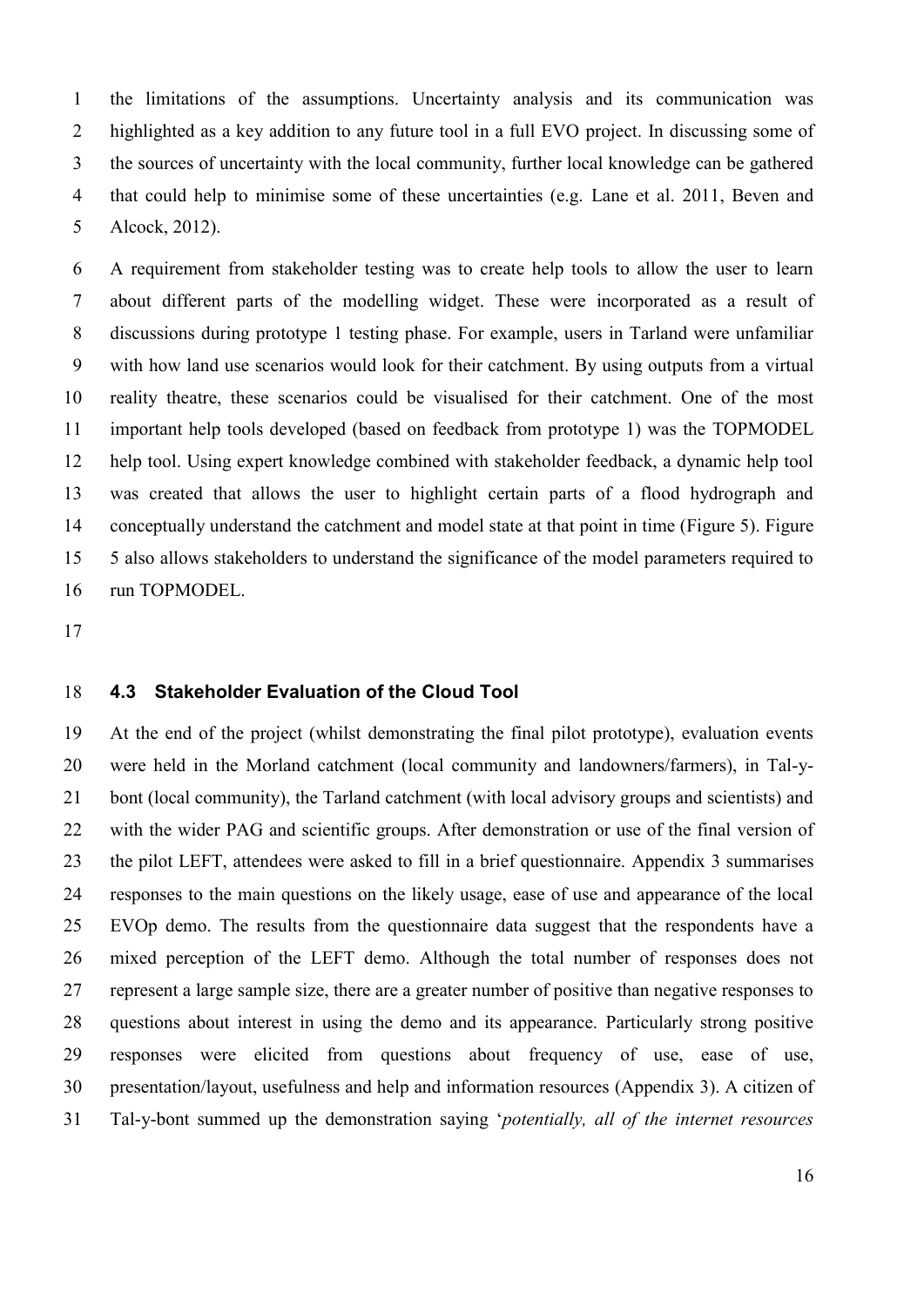*demonstrated could be very useful to a range of different users*'. Another participant said '*there is a need for internet resources that brings the various strands of data and information together on a particular topic/for an individual or group in one location*'. The large number of neutral responses perhaps reflects that the LEFT does not currently meet the needs of those users, which as a pilot might be expected. However, one participant commented that '*although the EVO portal was interesting, more time would be needed to adequately assess its usefulness*'. The potential use of the LEFT demo was seen more for 'work' as opposed to 'personal' purposes, indicating how stakeholders currently view its likely utility. This highlights the need to develop further versions of the tool based on a wider stakeholder community to capture the needs of the users. The majority of participants would recommend the LEFT to a friend and some people commented that the web tools discussed (especially webcams) '*are a very positive development*'. Stakeholders raised a wide range of issues that should be tackled by a full EVO; for example, biodiversity and habitat conservation, climate change and energy security; food security; droughts; water quality; health of fisheries were all mentioned alongside flood risk.

# **5 Discussion and Lessons Learned**

# **5.1 Development Framework and Tool outputs**

 The LEFT has been through three development cycles (Appendix 2) during the life of the project. This agile development approach has allowed stakeholders to input into the design of the tool throughout the pilot project. The key features of the LEFT is that it has a dynamic mapping interface, a user can view live data from different sources, it combines different data sets (using mashup methods), it uses dynamic and elastic cloud modelling, and it engages at all levels of prior knowledge through learning and explanatory material. Stakeholder evaluation has been an important process throughout the development of the tool. The first engagement events led to the focus of developing a flooding tool, whilst later events helped develop the functionality for local stakeholders, local policy makers and scientists. The second meeting (during prototype 1) focused more on the exploration of data, understanding of water processes in the landscape, and the initial development of model scenarios. A discussion of flooding in Morland village using the Environment Agency for England and Wales flood inundation predictions highlighted that the local knowledge of the residents could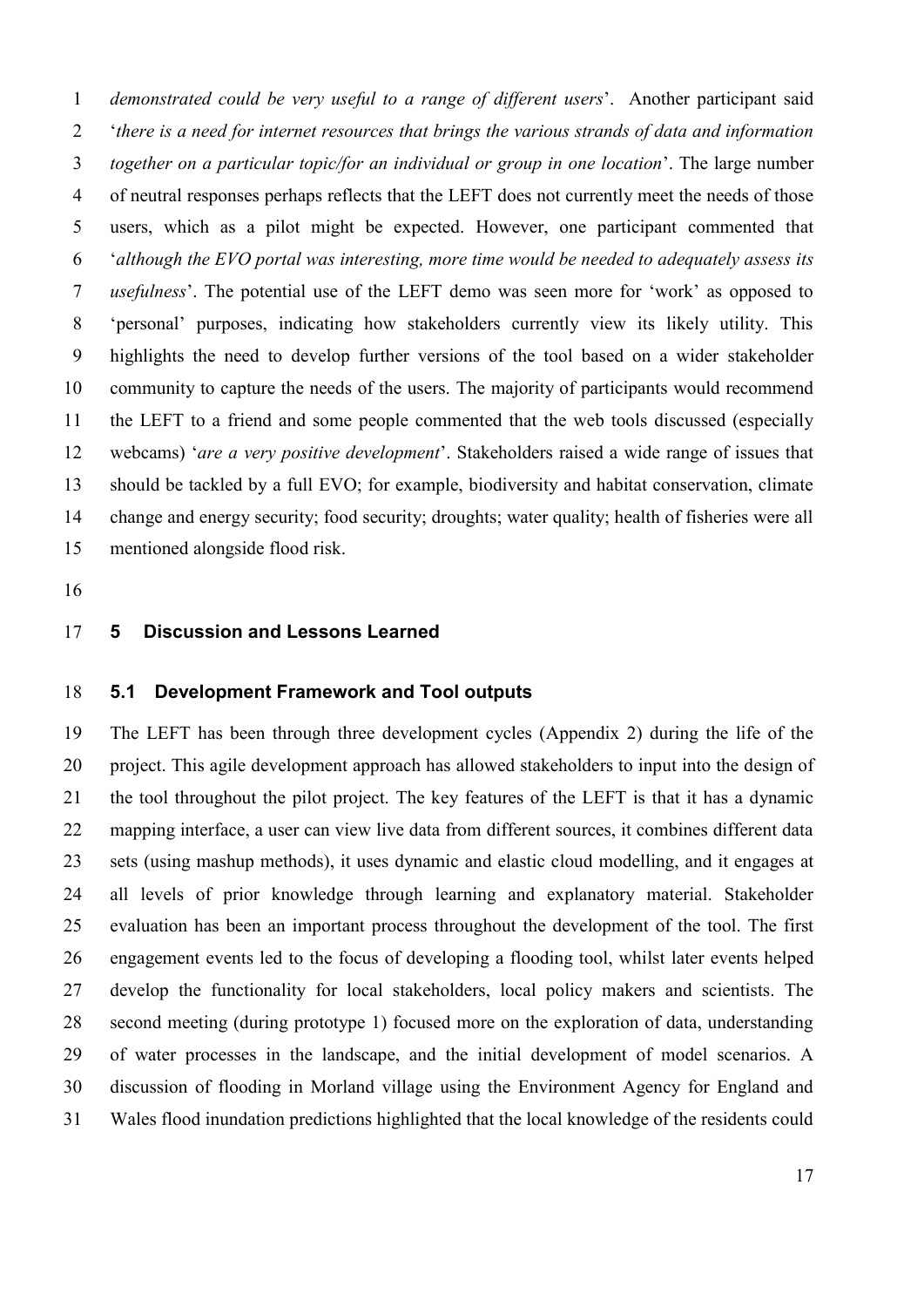be used to 'ground truth' these model predictions and help to improve the way the model is set up to run. It was suggested the LEFT modelling widget could be developed into a farmer engagement tool. Further development of the LEFT modelling widget would probably need to focus on the needs of a few regular end-users, such as Catchment Sensitive Farming Officers and the River Trusts, with the prospect for widening this audience over time. A clear message from the evaluation with catchment stakeholders was that the concept of the cloud was not important to them; there was an expectation that this information should be available via the internet already regardless of the employed technical concepts. The real interest was in how it could help their particular problem or the way information was combined, modelled and presented using tools that they do not usually have on their own computers.

 Many suggestions were made in the final evaluation workshops to progress the LEFT and the wider EVO concept further. In particular, it was felt the tools needed a clearer focus and applicability to land management scale decision making rather than the catchment scale. This could be a farm scale tool or more defined implications of the impacts of decisions made at the farm level in terms of economic cost or practical changes needed. This would require more existing (or new) models to be developed for use on cloud computing platforms. Stakeholders saw the LEFT and the EVOp concept as an effective means to taking a whole systems approach to solving environmental issues. These findings are similar to de Groot (2014) who concluded that by including both experts and citizens in the development of specific measures, cultural elements such as meanings, values and visions on human/nature relationships can be taken into account in reaching safety and ecological goals. Feedback also identified other ways to take the LEFT forward, for example, by creating flood maps which relate to the modelled hydrographs (see for example [Leedal](#page-24-5) *et al.* 2010, [Beven](#page-22-9) *et al.* 2014b). By linking flood maps to socio-economic data, assessments of the costs and benefits of options could be made, providing the community with information with which to make decisions. Where it was worth the investment a local real-time forecasting could be developed to provide warnings to local people based on local sensors (e.g. [Smith](#page-25-1) *et al.* 2012, [Smith](#page-25-8) *et al.* [2014\)](#page-25-8).

# **5.2 Future Directions**

 The modelling widget highlights how elasticity in a cloud computing environment can significantly speed up modelling simulations. The use of cloud computing to run environmental models has great potential. There is no up-front investment, it has lower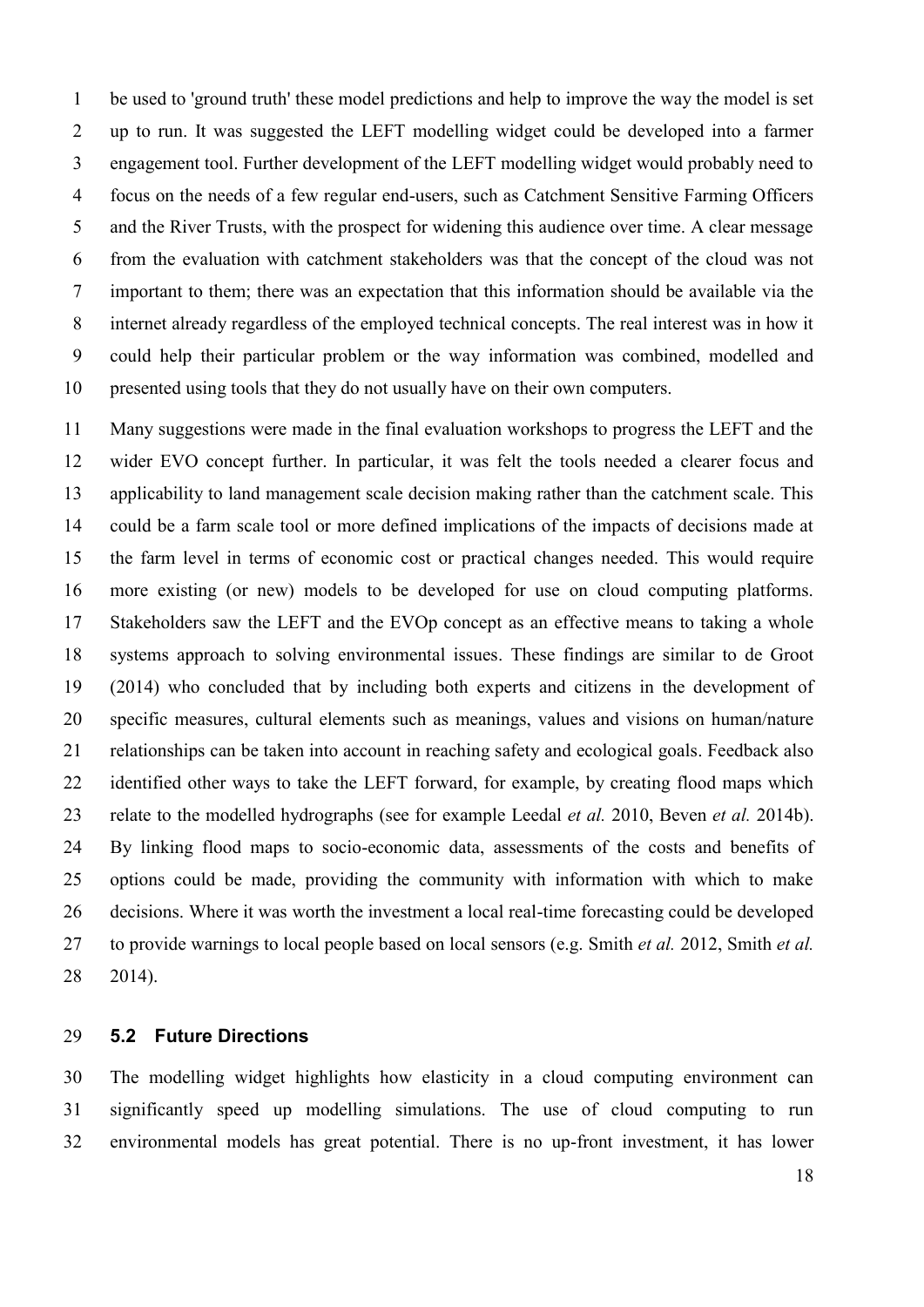operating costs, it outsources demanding issues such as scalability, and it has the potential for green IT [\(El-khatib](#page-23-6) *et al.* 2014). However, some issues do need to be resolved such as knowing where your data resides, risks of cloud companies closing down and running costs/funding (highlighting sustainability and maintenance issues; who would keep the site up and running and solve technical problems). Legal issues also need to be explored, for example, by mashing two different datasets together it may be possible to create new data (for example, which could identify a regulatory breach) which could identify an individual that could subsequently be used for a prosecution.

 The EVOp uses a hybrid approach to take advantage of both types of cloud server (public and private) [\(El-khatib](#page-23-7) *et al.* 2012, [El-khatib](#page-23-8) *et al.* 2013). The pilot tool uses flood events which were known by the local community and these events were pre-calibrated within the modelling tool environment, therefore the user could click 'current conditions' (Figure 4, left) and the best fitting model output would be applied. This was identified using a random search approach, based on an offline Monte Carlo simulation with 5000 realisations. An automated Monte-Carlo script could be integrated into the modelling widget, but for the purpose of demonstrating the tool, the user is able to use parameter sliders to manually calibrate the model. However, calibrating the tool does require expert hydrological knowledge in the modelling process or it can form part of the learning process for other end users. The pilot LEFT has highlighted there is potential for users to pre-select their desired time period. This was something that could not be actioned in the pilot, however, should be considered in a full EVO. It was found that if complex tools are being communicated to non-specialists, the help material needs to be clear and to the point. An example of how the LEFT has taken this forward is with 'talking head' video demonstrations (see weblink at the beginning of the results section).

 As the focus of the pilot project was to demonstrate the potential to connect data, models and visualisation tools in the cloud, the model outputs are conceptual. Uncertainty surrounding the outputs was discussed with stakeholders during trialling prototype 2 (when the pilot project ended). The next step would take on board this feedback and consider model uncertainty and communication of this uncertainty. The communication of uncertainty in modelling results was explored in the National Hydrology EVO tool (this shows uncertainty bounds calculated offline). The flood hazard maps used for illustration in the project also included uncertainty estimates (Beven et al., 2014a,b). There is potential to link these types of maps with the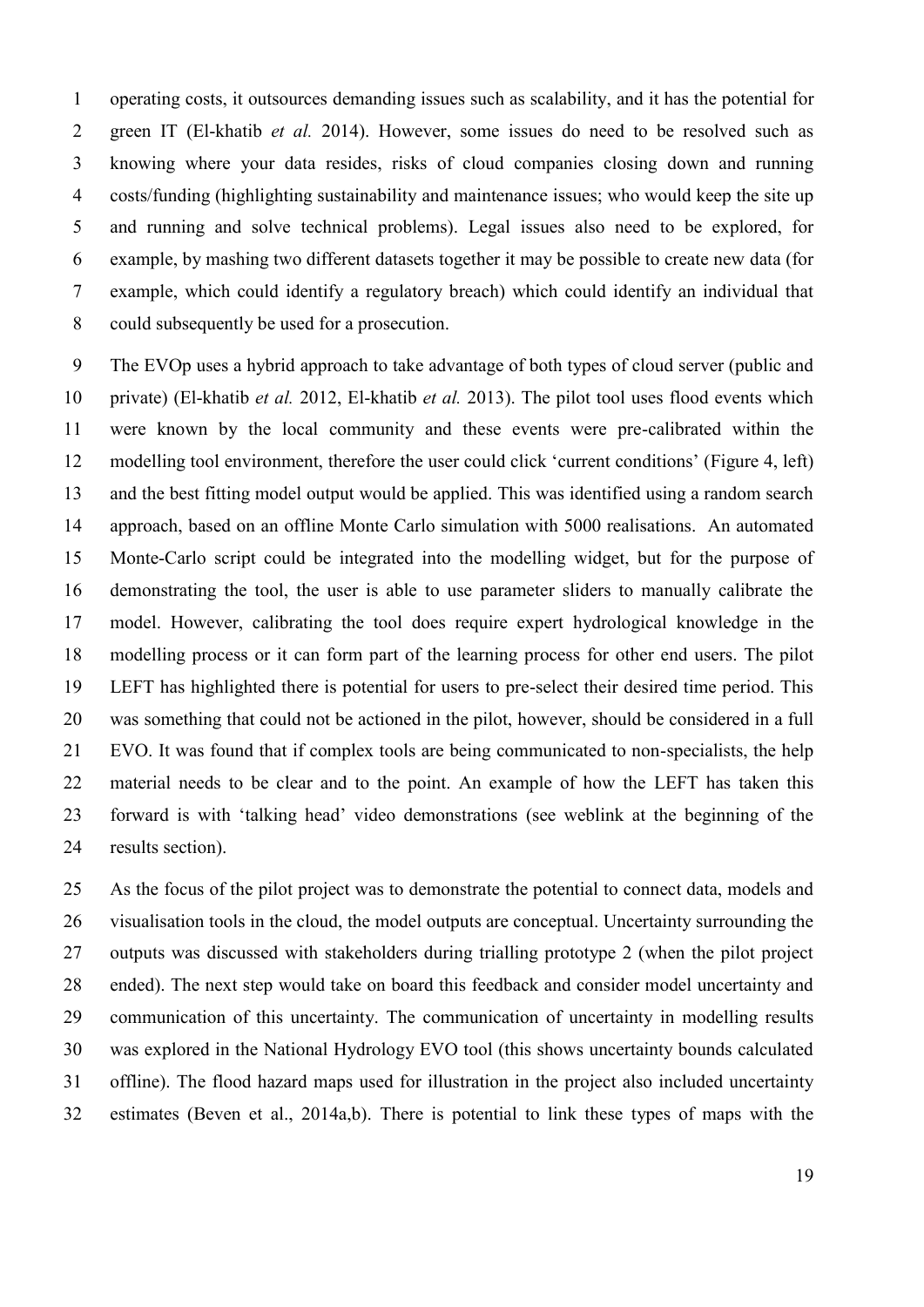outputs from the European Flood Risk Management Directive, allowing flood risk and hazard maps developed in those plans to be linked with similar flood mapping tools (though cloud technologies). There was also an attempt (after the final evaluation) to generate 'live' the uncertainty bounds for the LEFT tool using a Taverna workflow based on the generalized likelihood uncertainty estimation (GLUE) methodology. This was not pursued due to limited time frame of the project. Figure 6 highlights just one option as to how the uncertainty could be visualised in the modelling using only the sliders and multiple simulations. There is a need for future development of the LEFT to include a tool/function to communicate the nature of uncertainties that might result in decisions being made in different ways (see [Prudhomme](#page-25-4) *et al.* [2010,](#page-25-4) [Wilby and Dessai 2010,](#page-26-10) [Beven and Alcock 2012,](#page-22-3) [Beven](#page-22-9) *et al.* 2014b).

 The LEFT is one of four pilot tools developed within the wider EVOp project, focusing on the local scale. National (UK) tools were developed looking at diffuse pollution exports (Greene *et al.* 2015) and water resources modelling [\(Odoni and the NERC EVOp team 2012\)](#page-25-5). An international scale tool explored soil carbon fluxes [\(Emmett](#page-23-5) *et al.* 2014). These tools use the same cloud principles of linking cloud models, data and visualisation tools. However, the fundamental difference is they exist at different scales and engage with different stakeholders. There is a need to link up these tools to allow knowledge from each to be either upscaled or downscaled. For example, some farmers in the Eden catchment were interested to learn more and discover how diffuse pollution levels vary across the UK.

 The development of the LEFT (and also the wider EVO tools) raised issues about data availability and sharing. There is a need for all stakeholders to become better at data sharing. Coupled with this, many spatial datasets within the case study catchments are restricted (e.g. land use) and cannot be made public (however, some can be made public at a cost). Therefore if a full EVO were to include real time models, issues regarding the acquisition of real time data would need to be resolved in order for the full potential of an EVO to be realised. Combining live data and environmental models in a cloud environment would allow for more accurate predictions (e.g. local flood warning systems). There is also a need to address compatibility issues; for example some visualisation tools did not perform properly in Internet Explorer prior to version 9.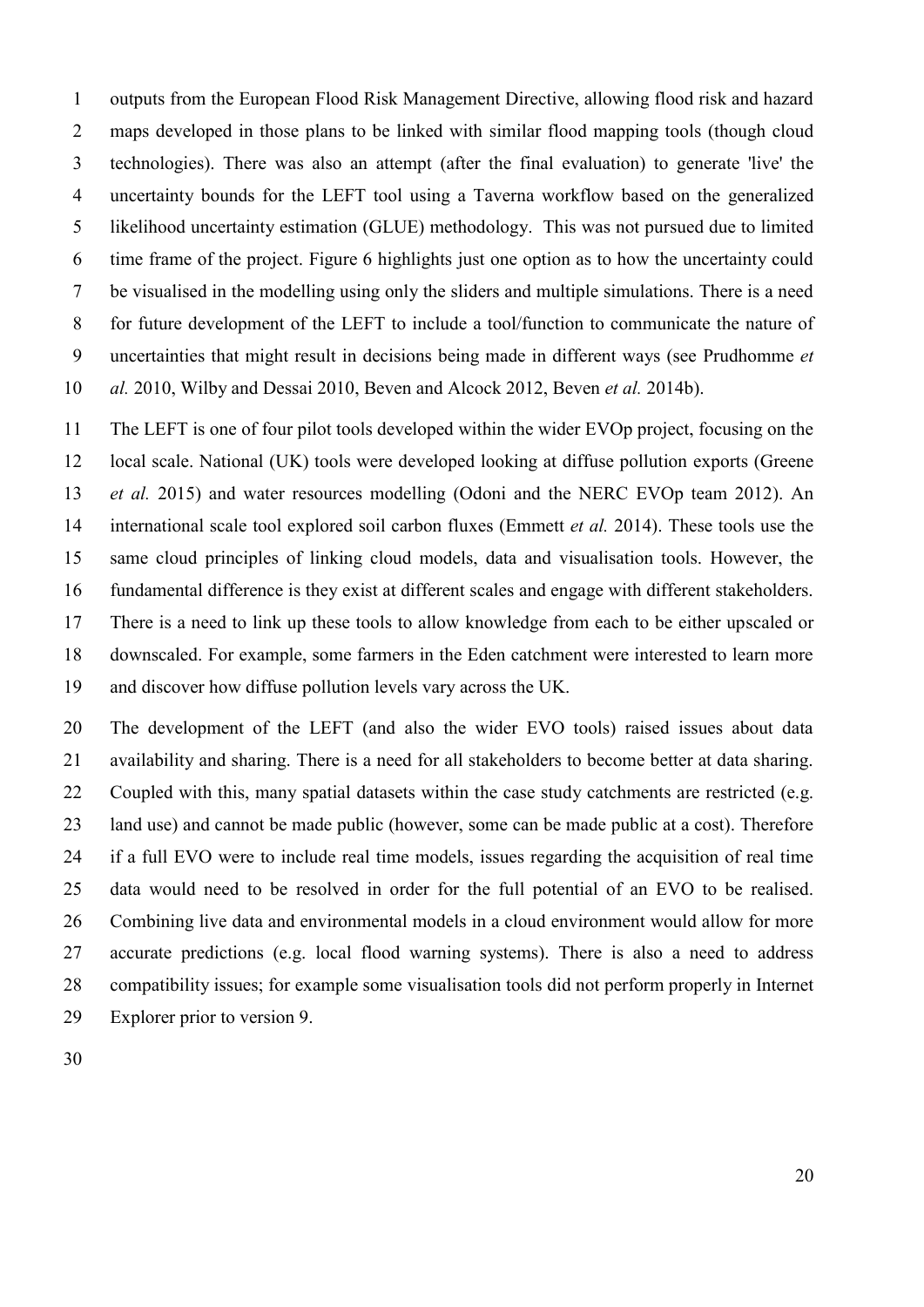# **6 Conclusions**

 The pilot LEFT tool has been created and tested using an agile development approach. It has brought scientists (from different disciplines), communities and catchment managers together to identify common environmental issues and to look forward at ways to manage these. It provides data visualisations, modelling capability and interpretative information, which can build a greater understanding of the environment and facilitate the exchange of ideas between different interest groups. Overall, there was universal stakeholder agreement that EVOp has the potential to provide a tool that holds both educational and scientific value. The novel aspects of the LEFT are: the co-evolution of tools on a cloud based platform with stakeholders (communities), policy makers and scientists; encouraging sciences to work together (this pilot brought together environmental, computing and social disciplines together); a wealth of information that is accessible and understandable to a range of stakeholders; and provides a framework for how to approach the development of such a cloud based tool in the future. The framework and resulting tool could be applied to similar catchments globablly and applied to other environmental issues. The concept of deploying data, models and tools as services in the cloud was demonstrated to be an effective way forward.

 Flooding was highlighted as a key environmental issue in all three study catchments. Other catchment issues were also identified but all the stakeholders involved explored the cloud based tools provided to understand and manage flood risk at a local level. The iterative development process allowed the LEFT tool to be adapted to the users' needs and allowed the development team to efficiently design the functions of the tool that the stakeholders requested. In particular, to make the outputs from modelling more accessable to catchment stakeholders, the results from the hydrological model could be fed into a hydraulic model to allow the effects of different land management scenarios to be tested in terms of predicted inundation maps. The development of the pilot LEFT highlighted issues that should be resolved when developing the next stage of the EVO process. Owing to the limited timeframe of the project (a two year pilot project) the LEFT was unable to explore uncertainty of model outputs in detail. Therefore uncertainties were discussed in final stakeholder workshops.

 There is a great deal of potential to further develop the LEFT and incorporate some of the additional features illustrated by the storyboard. It is essential that additional functionality within EVOp is matched by the careful development of supporting material and help features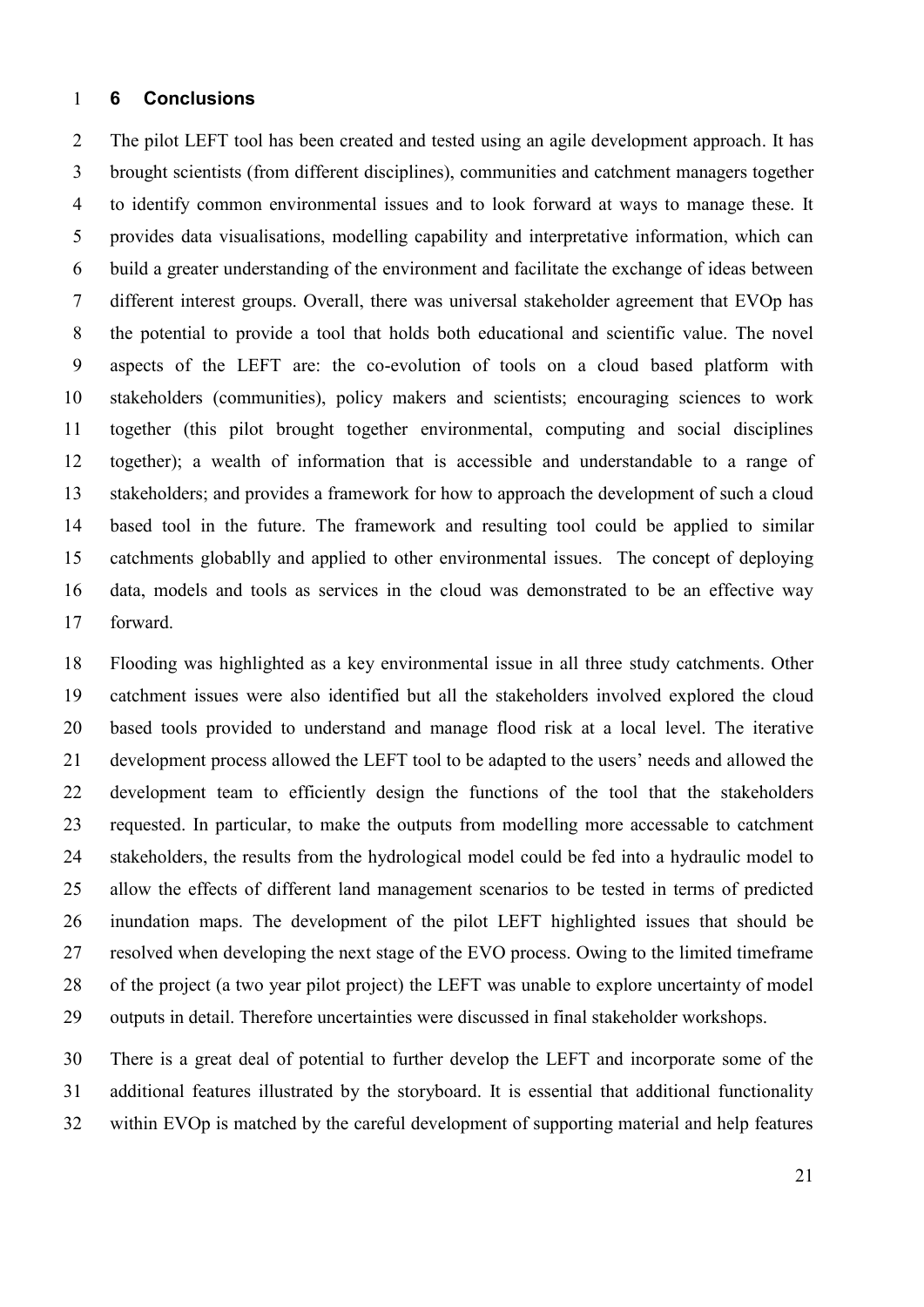to empower and educate users in how to carry out analyses in a considered way. The addition 2 of more data and sensors from within the study catchments or across more locations would be a simple step to expand the geographical range of EVOp. In terms of tools, the ability to import and manipulate data, rather than stream an image, would allow more options for how the user can view data at sites and compare data between sites. Creating a greater sense of ownership of EVOp by the wider community is important for its continuation and future success; this may partly be achieved by the development of crowdsourcing tools to enable a wide range of people to contribute to tackling science problems. This supports statements that catchment science and management should follow bottom-up working principles [\(Fraser](#page-23-9) *et al.* [2006,](#page-23-9) [McGonigle](#page-24-9) *et al.* 2014, [Watson 2014\)](#page-26-10) whereby stakeholders on the ground need to be engaged and involved in catchment management and restoration projects. Local catchment stakeholders identified important merits of using the LEFT (and cloud based tools in general), for example, being able to access data and tools remotely that are normally not available to them. Above all, stakeholders saw EVOp as an effective means to taking a whole systems approach to solving environmental issues.

 Already, nationally and internationally there is an appetite for the creation of a full EVO. By using findings from this study and other pilot tools, new initiatives have already been proposed (for example the Belmont Forum [see<http://igfagcr.org/> - accessed August 2014]). The EVO concept highlights the ambition for holistic thinking between scientists, policy, practitioners and the general public in order to solve environmental issues. By bringing together our fragmented environmental datasets, models and tools using a cloud infrastructure, these issues can be resolved more efficiently and cost effectively. The EVO offers the realisation of a new type of catchment science and the 'models of everywhere' concept.

# **Acknowledgements**

 This work was funded by the Natural Environment Research Council (NERC) pilot project Environmental Virtual Observatory (NE/I002200/1). We would like to thank the Eden Rivers Trust, Dee Catchment Partnership, the Tal-y-bont Flood group, Simon Foulds and Nicola Thomas for assistance with the project. Thanks go to the rest of the full EVO project team: Lucy Ball (CEH), Gordon S. Blair (Lancaster University), John Bloomfield (BGS), Paul Brewer (University of Aberystwyth), Wouter Buytaert (Imperial College London), Lucy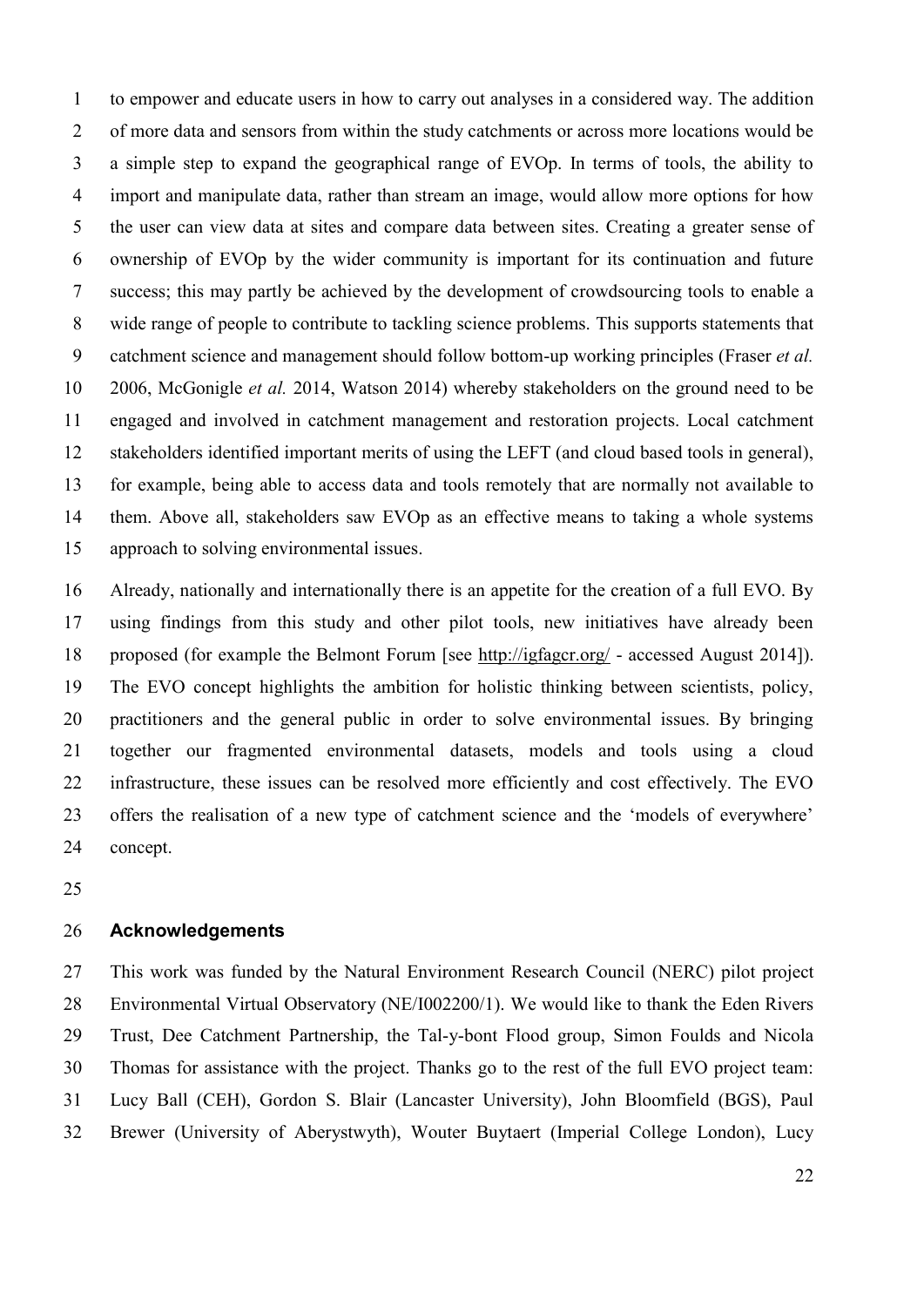- Cullen (CEH), Julie Delve (CEH), Bridget Emmett (CEH), Jim Freer (Bristol University),
- Alastair Gemmell (University of Reading), Sheila Greene (CEH), Robert Gurney (University
- of Reading), Penny Johnes (Bristol University), Jane Lewis (University of Reading), Keith
- Marshall (James Hutton Institute), Adrian McDonald (Leeds University), Nick Odoni (Bristol
- University), Sim Reaney (Durham University), Gwyn Rees (CEH), Bholanathsingh Surajbali
- (Lancaster University), Doerthe Tetzlaff (Aberdeen University), Nicola Thomas (University
- of Aberystwyth), John Watkins (CEH), Bronwen Williams (CEH) all based at UK
- universities and research institutes.
- 

# **References**

- <span id="page-22-4"></span> Bergfur, J., Demars, B. O. L., Stutter, M. I., Langan, S. J. and Friberg, N. 2012. The Tarland Catchment Initiative and Its Effect on Stream Water Quality and Macroinvertebrate Indices. *Journal of Environmental Quality,* 41(2), 314-321.
- <span id="page-22-2"></span> Beven, K. 2007. Towards integrated environmental models of everywhere: uncertainty, data and modelling as a learning process. *Hydrology and Earth System Sciences,* 11(1), 460-467.
- <span id="page-22-7"></span>Beven, K. J., 2012. *Rainfall-Runoff Modelling - The Primer.* Chichester, UK.
- <span id="page-22-3"></span> Beven, K. J. and Alcock, R. E. 2012. Modelling everything everywhere: a new approach to decision-making for water management under uncertainty. *Freshwater Biology,* 57, 124-132.
- <span id="page-22-6"></span> Beven, K. J. and Kirkby, M. J. 1979. A physically based, variable contributing area model of basin hydrology. *Hydrol. Sci. Bull.,* 24(1), 43-69.
- <span id="page-22-5"></span> Beven, K. J., Lamb, R., Leedal, D. and Hunter, N. 2014a. Communicating uncertainty in flood risk mapping: a case study. *International Journal of River Basin Management,* In press.
- <span id="page-22-9"></span> Beven, K. J., Leedal, D., McCarthy, S., Lamb, R., Hunter, N., Bates, P., Neal, J. and Wicks, J., 2014b. *Framework for assessing uncertainty in fluvial flood risk mapping.* CIRIA 28 report C721:2014 - available at 29 http://www.ciria.org/Resources/Free publications/fluvial flood risk mapping.aspx CIRIA: London.
- <span id="page-22-0"></span> Burton, A. R. J., Shepard, M. A. and Riddell, K. J. 2003. Land use and flood risk through catchment flood-management plans. *Journal of the Chartered Institution of Water and Environmental Management,* 17, 220-225.
- <span id="page-22-1"></span> de Groot, M. 2014. Exploring the relationship between public environmental ethics and river flood policies in western Europe. *Journal of Environmental Management,* 93(1), 1-9.
- <span id="page-22-8"></span> de Moel, H. and Aerts, J. C. J. H. 2011. Effect of uncertainty in land use, damage models and inundation depth on flood damage estimates. *Natural Hazards,* 58(1), 407-425.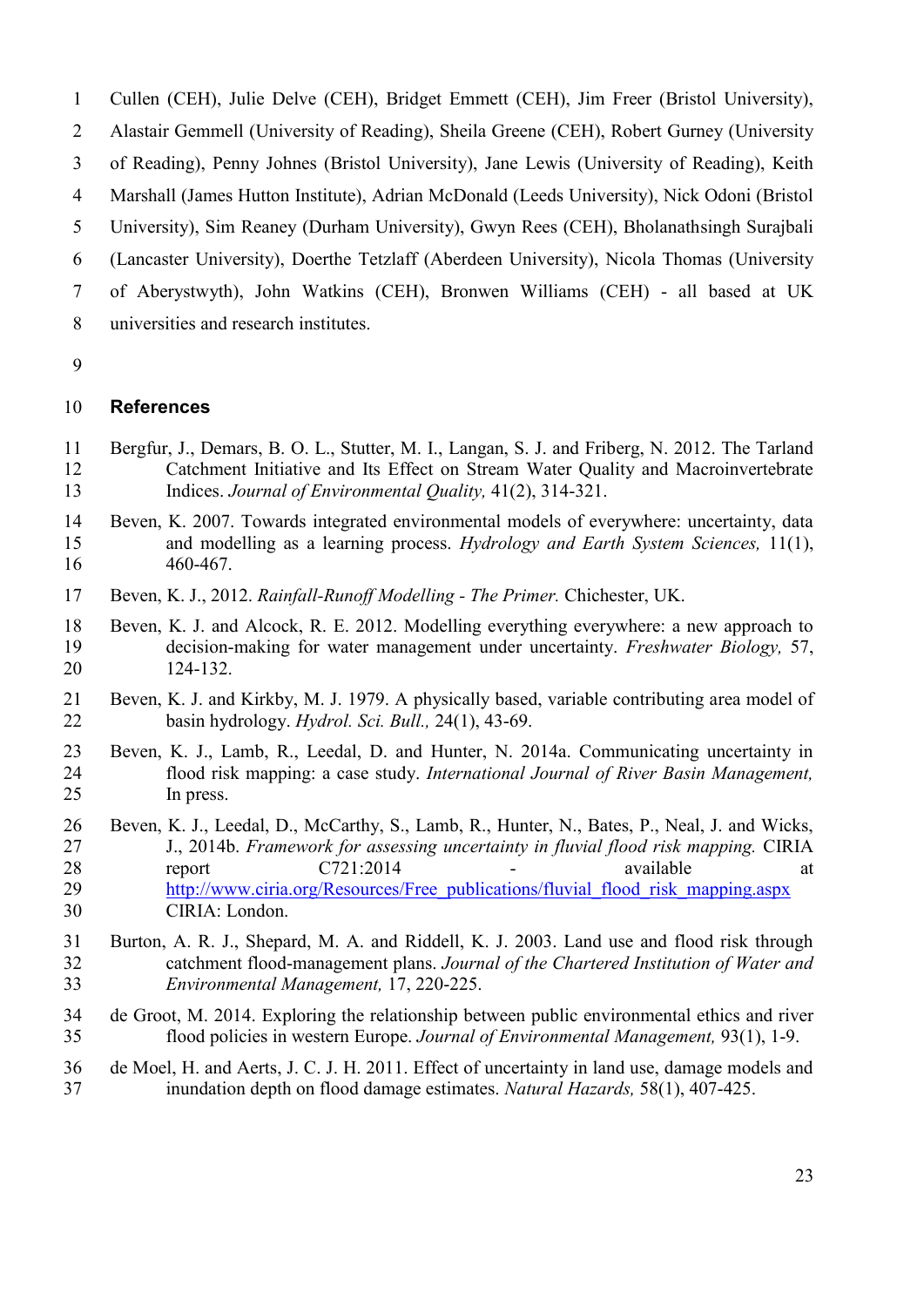- Deasy, C., Titman, A. and Quinton, J. N. 2014. Measurement of flood peak effects as a result of soil and land management, with focus on experimental issues and scale. *Journal of Environmental Management,* 132, 304-312.
- <span id="page-23-3"></span> Di Baldassarre, G., Montanari, A., Lins, H., Koutsoyiannis, D., Brandimarte, L. and Bloschl, G. 2010a. Flood fatalities in Africa: From diagnosis to mitigation. *Geophysical Research Letters,* 37.
- <span id="page-23-4"></span> Di Baldassarre, G., Schumann, G., Bates, P. D., Freer, J. E. and Beven, K. J. 2010b. Flood-8 plain mapping: a critical discussion of deterministic and probabilistic approaches.<br>9 *Hydrological Sciences Journal-Journal Des Sciences Hydrologiques*, 55(3), 364-376. *Hydrological Sciences Journal-Journal Des Sciences Hydrologiques,* 55(3), 364-376.
- <span id="page-23-7"></span> El-khatib, Y., Blair, G., Gemmell, A. and Gurney, R. J., Building a Cloud Infrastructure for a Virtual Environmental Observatory. ed. *American Geophysical Union (AGU) Fall Meeting, IN33B-1534*, 2012 San Francisco, USA.
- <span id="page-23-6"></span> El-khatib, Y., Blair, G., Gemmell, A., Percy, B. J., Vitolo, C., Gurney, R. J., Wilkinson, M. E., Mackay, E. B. and EVO team 2014. Using a Cloud-based Virtual Observatory to Enhance Communication of Environmental Modelling Results. *Environmental Modelling & Software,* In review.
- <span id="page-23-8"></span> El-khatib, Y., Blair, G. and Surajbali, B., Experiences of Using a Hybrid Cloud to Construct an Environmental Virtual Observatory. ed. *Proceedings from Third Workshop on Cloud Data and Platforms (a EuroSys 2013 workshop)*, 2013 Prague, Czech Republic.
- <span id="page-23-5"></span> Emmett, B. A., Gurney, R. J., McDonald, A. T., Blair, G., Buytaert, W., Freer, J., Haygarth, P., Johnes, P. J., Rees, G. H., Tetzlaff, D., Afgan, E., Ball, L. A., Beven, K., Bick, M., Bloomfield, J. B., Brewer, P., Delve, J., El-khatib, Y., Field, D., Gemmell, A. L., Greene, S., Huntingford, C., Mackay, E., Macklin, M. V., Macleod, K., Marshall, K., Odoni, N., Percy, B. J., Quinn, P. F., Reaney, S., Stutter, M., Surajbali, B., Thomas, N. R., Vitolo, C., Williams, B. L., Wilkinson, M. and Zelazowski, P., 2014. *Environmental Virtual Observatory Pilot Final Report.* Natural Environment Research Council (UK). NE/I002200/1.
- <span id="page-23-1"></span> Foulds, S. A., Brewer, P. A., Macklin, M. G., Haresign, W., Betson, R. E. and Rassner, S. M. E. 2014a. Flood-related contamination in catchments affected by historical metal mining: An unexpected and emerging hazard of climate change. *Science of the Total Environment,* 476, 165-180.
- <span id="page-23-2"></span> Foulds, S. A., Griffiths, H. M., Macklin, M. G. and Brewer, P. A. 2014b. Geomorphological records of extreme floods and their relationship to decadal-scale climate change. *Geomorphology,* 216, 193-207.
- <span id="page-23-0"></span> Fox, P. and Hendler, J. 2011. Changing the Equation on Scientific Data Visualization. *Science,* 331(6018), 705-708.
- <span id="page-23-9"></span> Fraser, E. D. G., Dougill, A. J., Mabee, W. E., Reed, M. and McAlpine, P. 2006. Bottom up and top down: Analysis of participatory processes for sustainability indicator identification as a pathway to community empowerment and sustainable environmental management. *Journal of Environmental Management,* 78(2), 114-127.
- Greene, S, Johnes, P.J., Bloomfield, J.P, Reaney, S.M., Lawley, R., ElKhatib, Y., Freer, J., Odoni, N., Macleod, C.J.A. and Percy, B. (2015) A geospatial framework to support integrated biogeochemical modelling in the United Kingdom. *Environmental Modelling & Software* 68, 219-232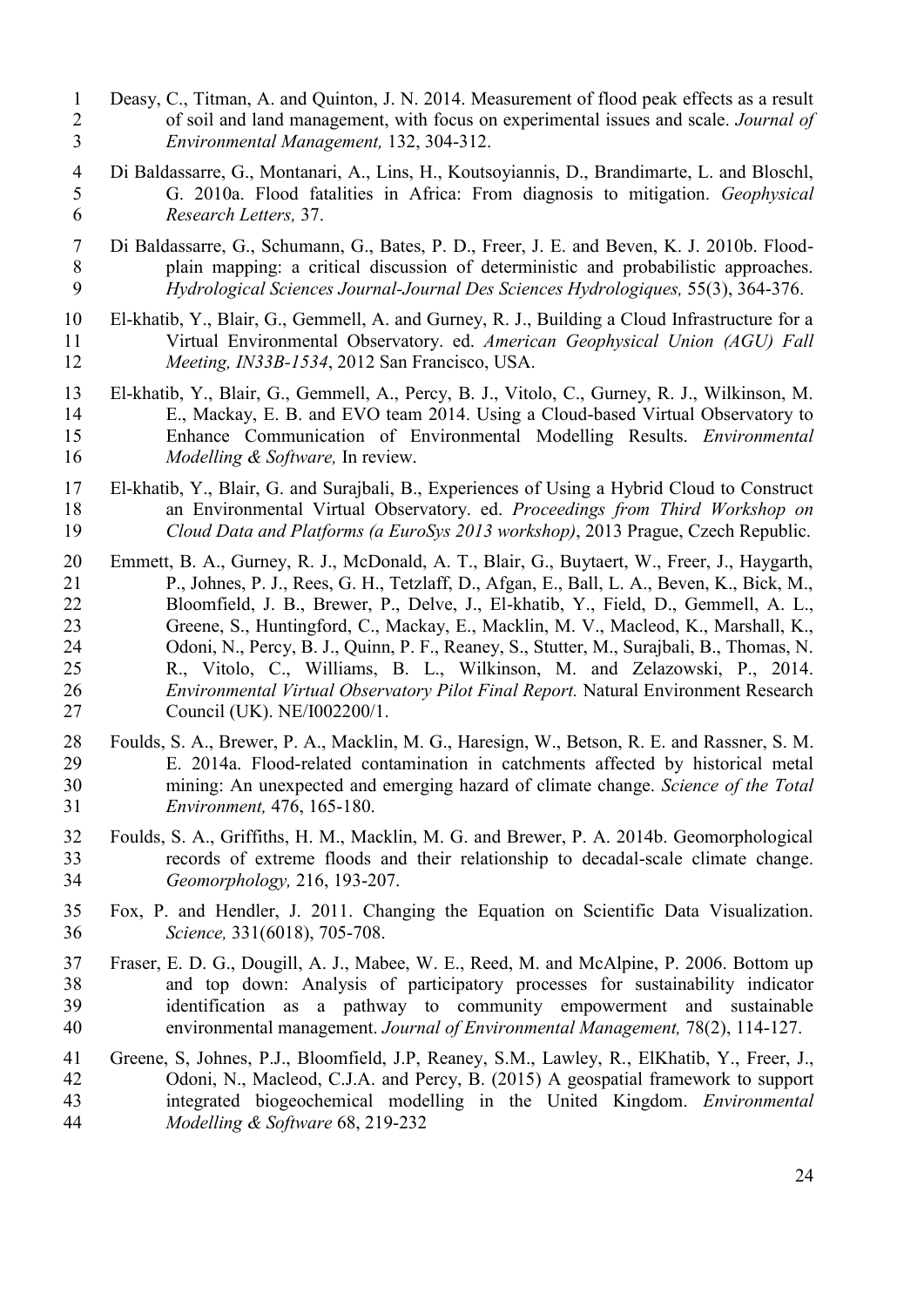- <span id="page-24-2"></span> Hess, T. M., Holman, I. P., Rose, S. C., Rosolova, Z. and Parrott, A. 2010. Estimating the impact of rural land management changes on catchment runoff generation in England and Wales. *Hydrological Processes,* 24, 1357-1368.
- <span id="page-24-4"></span> Huang, Q. Y., Yang, C. W., Liu, K., Xia, J. Z., Xu, C., Li, J., Gui, Z. P., Sun, M. and Li, Z. L. 2013. Evaluating open-source cloud computing solutions for geosciences. *Computers & Geosciences,* 59, 41-52.
- Kloprogge, P., van der Sluijs, J. P. and Petersen, A. C. 2011. A method for the analysis of assumptions in model-based environmental assessments. *Environmental Modelling & Software,* 26(3), 289-301.
- <span id="page-24-5"></span> Lane, S. N., Odoni, N., Landstrom, C., Whatmore, S. J., Ward, N. and Bradley, S. 2011. Doing flood risk science differently: an experiment in radical scientific method. *Transactions of the Institute of British Geographers,* 36(1), 15-36.
- Leedal, D., Neal, J., Beven, K., Young, P. and Bates, P. 2010. Visualization approaches for communicating real-time flood forecasting level and inundation information. *Journal of Flood Risk Management,* 3(2), 140-150.
- <span id="page-24-7"></span> Mackay, E., Beven, K., Brewer, P., Haygarth, P. M., Macklin, M., Marshall, K., Quinn, P. F., Stutter, M., Thomas, N., Wilkinson, M. E. and Full Environmental Virtual Observatory pilot team, Exchanging environmental information and decision making: developing the local Pilot Environmental Virtual Observatory with stakeholder communities. ed. *EGU 2012*, 2012 Vienna, EGU2012-8339.
- <span id="page-24-0"></span> Macklin, M. G. and Rumsby, B. T. 2007. Changing climate and extreme floods in the British uplands. *Transactions of the Institute of British Geographers,* 32(2), 168-186.
- <span id="page-24-1"></span> Marshall, M. R., Ballard, C., Frogbrook, Z., Solloway, I., McIntyre, N., Reynolds, B. and Wheater, H. 2013. The impact of rural land management changes on soil hydraulic properties and runoff processes: results from experimental plots in upland UK. *Hydrological Processes,* early view.
- <span id="page-24-6"></span> Mayes, W. M., Walsh, C. L., Bathurst, J. C., Kilsby, C. G., Quinn, R. F., Wilkinson, M. E., Daugherty, A. J. and O'Connell, P. E. 2006. Monitoring a flood event in a densely instrumented catchment, the Upper Eden, Cumbria, UK. *Water and Environment Journal,* 20(4), 217-226.
- <span id="page-24-9"></span> McGonigle, D. F., Burke, S. P., Collins, A. L., Gartner, R., Haft, M. R., Harris, R. C., Haygarth, P. M., Hedges, M. C., Hiscock, K. M. and Lovett, A. A. 2014. Developing Demonstration Test Catchments as a platform for transdisciplinary land management research in England and Wales. *Environmental Science-Processes & Impacts,* 16(7), 1618-1628.
- <span id="page-24-3"></span> McIntyre, N. and Marshall, M. 2010. Identification of rural land management signals in runoff response. *Hydrological Processes,* 24, 3521-3534.
- McIntyre, N. and Thorne, C., 2013. *Land use management effects on flood flows and sediments - guidance on prediction.* CIRIA report C719. CIRIA, London.
- <span id="page-24-8"></span> Morris, J., Bailey, A. P., Lawson, C. S., Leeds-Harrison, P. B., Alsop, D. and Vivash, R. 2008. The economic dimensions of integrating flood management and agri- environment through washland creation: A case from Somerset, England. *Journal of Environmental Management,* 88(2), 372-381.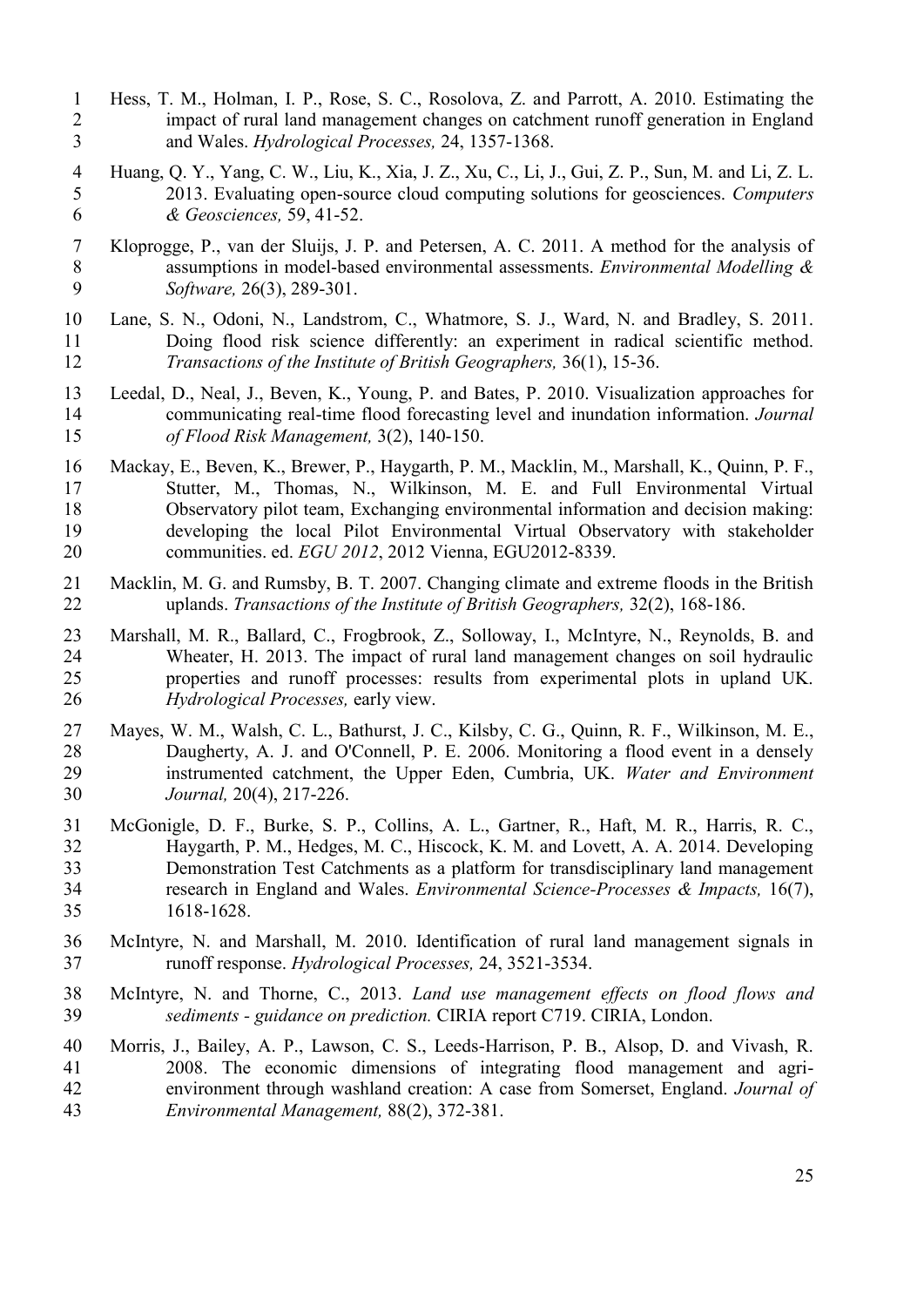- <span id="page-25-2"></span> Nettle, R., Paine, M. and Penry, J. 2010. Aligning farm decision making and genetic information systems to improve animal production: methodology and findings from the Australian dairy industry. *Animal Production Science,* 50(5-6), 429-434.
- O'Connell, P. E., Beven, K. J., Carney, J. N., Clements, R. O., Ewen, J., Fowler, H., Harris, G. L., Hollis, J., Morris, J., O'Donnell, G., Packman, J. C., Parkin, A., Quinn, P. F., Rose, S. C. and Shepard, M. A., 2004. *Review of impacts of rural and land use and management on flood generation.* Defra, London.
- <span id="page-25-0"></span> O'Connell, P. E., Ewen, J., O'Donnell, G. and Quinn, P. F. 2007. Is there a link between agricultural land-use management and flooding? *Hydrol. Earth Syst. Sci.,* 11(1), 96- 107.
- <span id="page-25-5"></span> Odoni, N. and the NERC EVOp team, Hypothesis testing under uncertainty at the national 12 scale: An application of the hydrological multi-modelling FUSE methodology for 700 UK catchments. ed. *EGU General Assembly 2012*, 2012, 13365.
- <span id="page-25-3"></span> Oliver, D. M., Fish, R. D., Winter, M., Hodgson, C. J., Heathwaite, A. L. and Chadwick, D. R. 2012. Valuing local knowledge as a source of expert data: Farmer engagement and the design of decision support systems. *Environmental Modelling & Software,* 36, 76- 85.
- <span id="page-25-7"></span> Outram, F. N., Lloyd, C. E. M., Jonczyk, J., Benskin, C. M. H., Grant, F., Perks, M. T., Deasy, C., Burke, S., Collins, A., Freer, J., Haygarth, P., Hiscock, K., Johnes, P. J. and Lovett, A. L. 2014. High-frequency monitoring of nitrogen and phosphorus response in three rural catchments to the end of the 2011–2012 drought in England. *Hydrol. Earth Syst. Sci.,* 18, 3429-3448.
- <span id="page-25-4"></span> Owen, G. J., Perks, M. T., Benskin, C. M. H., Wilkinson, M. E., Jonczyk, J. and Quinn, P. F. 2012. Monitoring agricultural diffuse pollution through a dense monitoring network in the River Eden Demonstration Test Catchment, Cumbria, UK. *Area,* 44(4).
- <span id="page-25-6"></span> Prager, K., Reed, M. and Scott, A. 2012. Encouraging collaboration for the provision of ecosystem services at a landscape scale-Rethinking agri-environmental payments. *Land use policy,* 29(1), 244-249.
- Prudhomme, C., Wilby, R. L., Crooks, S., Kay, A. L. and Reynard, N. S. 2010. Scenario- neutral approach to climate change impact studies: Application to flood risk. *Journal of Hydrology,* 390(3-4), 198-209.
- <span id="page-25-8"></span> Robinson, M., Moore, R. E., Nisbet, T. R. and Blackie, J. R., 1998. *From moorland to forest: the Coalburn catchment experiment.* Institute of Hydrology report No. 133.
- <span id="page-25-1"></span> Samuels, P., Klijn, F. and Dijkman, J. 2006. An analysis of the current practice of policies on river flood risk management in different countries. *Irrigation and Drainage,* 55, S141- S150.
- Smith, P. J., Beven, K., Leedal, D., Weerts, A. H. and Young, P. C. 2014. Testing probabilistic adaptive real-time flood forecasting models. *Journal of Flood Risk Management,* In press.
- Smith, P. J., Beven, K. J., Weerts, A. H. and Leedal, D. 2012. Adaptive correction of deterministic models to produce probabilistic forecasts. *Hydrology and Earth System Sciences,* 16(8), 2783-2799.
- Stirling, A. 2010. Keep it complex. *Nature,* 468(7327), 1029-1031.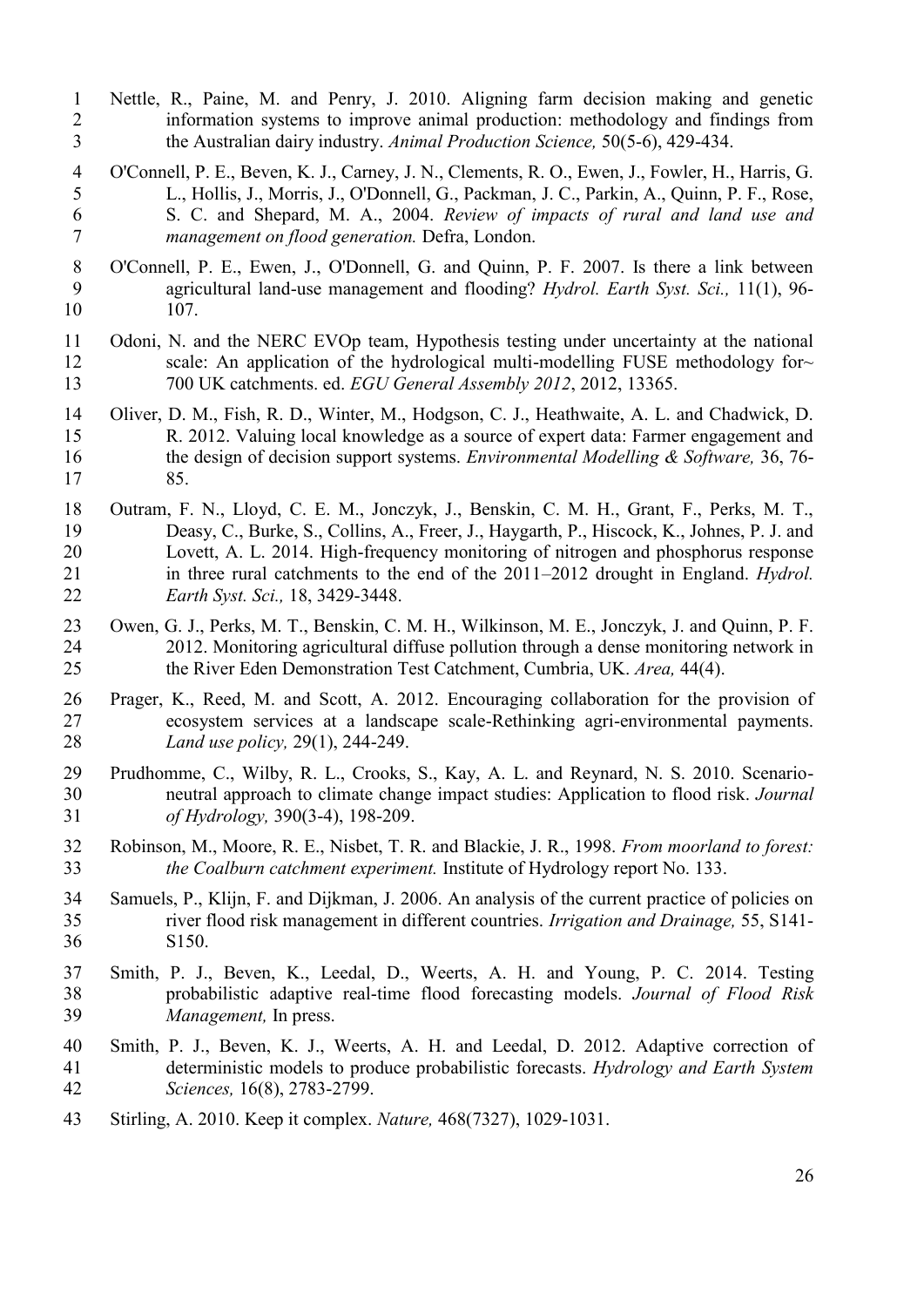- <span id="page-26-6"></span> Stutter, M. I. and Lumsdon, D. G. 2008. Interactions of land use and dynamic river conditions on sorption equilibria between benthic sediments and river soluble reactive phosphorus concentrations. *Water Research,* 42(16), 4249-4260.
- <span id="page-26-3"></span> Vignola, R., Koellner, T., Scholz, R. W. and McDaniels, T. L. 2010. Decision-making by farmers regarding ecosystem services: Factors affecting soil conservation efforts in Costa Rica. *Land use policy,* 27(4), 1132-1142.
- <span id="page-26-8"></span> Vitolo, C., El-khatib, Y., Reusser, D., Macleod, K. and Buytaert, W. accepted. Web Technologies for Environmental Big Data. *Environmental Modelling & Software*.
- <span id="page-26-9"></span> Wahren, A., Schwarzel, K. and Feger, K. H. 2012. Potentials and limitations of natural flood retention by forested land in headwater catchments: evidence from experimental and model studies. *Journal of Flood Risk Management,* 5(4), 321-335.
- <span id="page-26-10"></span> Watson, N. 2014. IWRM in England: bridging the gap between top-down and bottom-up implementation. *International Journal of Water Resources Development,* 30(3), 445- 459.
- Wheater, H., Ballard, C. E., Bulygina, N., Mcintyre, N. and Jackson, B., 2012. Modelling Environmental Change: Quantification of Impacts of Land Use and Land Management Changes on UK flood risk. *In:* Wang, L. and Garnier, H. eds. *System Identification, Environmental Modelling, and Control System Design.* London: Springer.
- <span id="page-26-1"></span> Wilby, R. L., Beven, K. J. and Reynard, N. S. 2008. Climate change and fluvial flood risk in the UK: more of the same? *Hydrological Processes,* 22(14), 2511-2523.
- Wilby, R. L. and Dessai, S. 2010. Robust adaptation to climate change. *Weather,* 65(7), 180- 185.
- <span id="page-26-0"></span> Wilby, R. L. and Keenan, R. 2012. Adapting to flood risk under climate change. *Progress in Physical Geography,* 36(3), 348-378.
- <span id="page-26-7"></span> Wilkinson, M. E., Beven, K., Brewer, P., El-khatib, Y., Gemmell, A., Haygarth, P. M., Mackay, E., Macklin, M., Marshall, K., Quinn, P. F., Stutter, M., Thomas, N., Vitolo, C. and Full Environmental Virtual Observatory pilot team, The Environmental Virtual Observatory (EVO) local exemplar: A cloud based local landscape learning visualisation tool for communicating flood risk to catchment stakeholders ed. *EGU General Assembly 2013*, 2013a Vienna, EGU2013-11592-11591.
- Wilkinson, M. E., Quinn, P. F., Barber, N. J. and Jonczyk, J. 2014. A framework for managing runoff and pollution in the rural landscape using a Catchment Systems Engineering approach. *Science of the Total Environment,* 468, 1245-1254.
- <span id="page-26-2"></span> Wilkinson, M. E., Quinn, P. F. and Hewett, C. J. M. 2013b. The Floods and Agriculture Risk Matrix: a decision support tool for effectively communicating flood risk from farmed landscapes. *International Journal of River Basin Management,* 11(3), 237-252.
- <span id="page-26-4"></span> Winsten, J. R., Kerchner, C. D., Richardson, A., Lichau, A. and Hyman, J. M. 2010. Trends in the Northeast dairy industry: Large-scale modern confinement feeding and management-intensive grazing. *Journal of Dairy Science,* 93(4), 1759-1769.
- <span id="page-26-5"></span> Yang, C. W., Raskin, R., Goodchild, M. and Gahegan, M. 2010. Geospatial Cyberinfrastructure: Past, present and future. *Computers Environment and Urban Systems,* 34(4), 264-277.
- 
-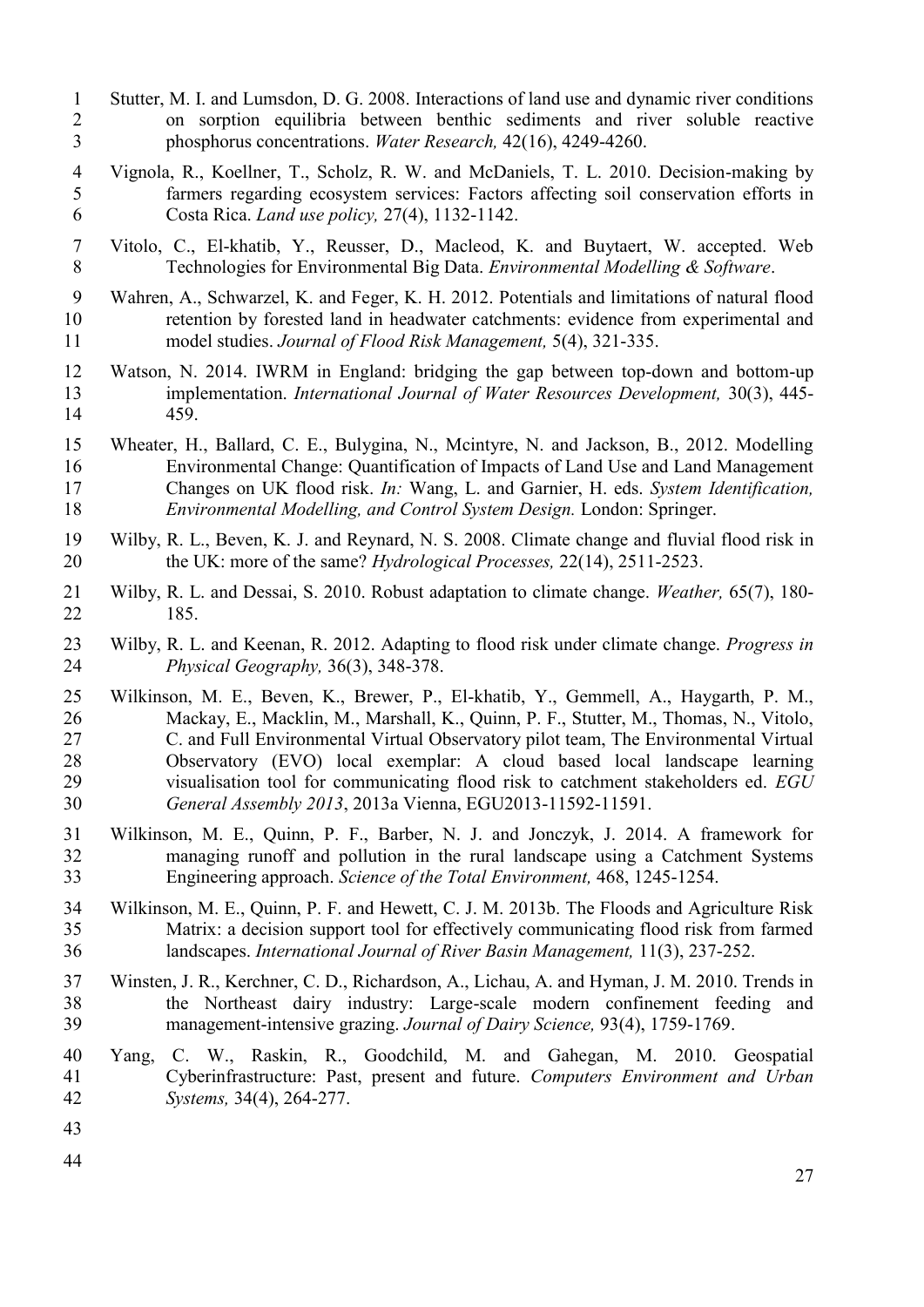# 1 **Table 1. Migration of (a) one of the community led storyboards (Tarland example) into**

2 **(b) the conceptual framework storyboard for the interactions of a user with a set of** 

# 3 **processes for querying a web tool interface.**

- 4
- 5 (a)

| home location on basemap.   risk?                                         | 1) A local resident asks 2) What data can be 3) User selects link to<br>"how do I decide when my accessed that will help me   historical data of where has<br>property is at risk from understand the current<br>flooding?" and looks at state of the river and flood $\int$ (includes webcam | flooded in the<br>past<br>time<br>lapse analysis)                                                                                                   |
|---------------------------------------------------------------------------|-----------------------------------------------------------------------------------------------------------------------------------------------------------------------------------------------------------------------------------------------------------------------------------------------|-----------------------------------------------------------------------------------------------------------------------------------------------------|
| things be different in the $\vert$ to give future predictions.<br>future? | 4) What factors influence   5) What does this data<br>flooding? Can we do   mean for the future? User<br>anything proactive as $a \mid$ then feeds in model inputs<br>community? How may   (mitigation, climate, runoff)                                                                      | 6) So how should I act given<br>all this information? Can I<br>get an SMS text alert at<br>higher risk times? Is all this<br>data really necessary? |

- 6
- 7

8 (b)



| 1) POINT OF ENTRY WITH<br>TOOL,<br><b>MODEL</b><br>OR.<br><b>THE</b><br>DATABASE: A user has a<br>data<br>question,<br>or<br>interpretation need<br>and<br>arrives at a web portal                                                                                 | 2) SELECTING AN AREA OF<br><b>INTEREST:</b> Areas of interest<br>are selected by location of<br>interest, topic or user type<br>(and/or level).                                                                                                          | 3)<br><b>BROWSING</b><br><b>AND</b><br><b>EXPLORING:</b> The user can<br>explore environmental data<br>in their catchment including<br>archived and live data feeds<br>with some interpretative<br>levels.                             |
|--------------------------------------------------------------------------------------------------------------------------------------------------------------------------------------------------------------------------------------------------------------------|----------------------------------------------------------------------------------------------------------------------------------------------------------------------------------------------------------------------------------------------------------|----------------------------------------------------------------------------------------------------------------------------------------------------------------------------------------------------------------------------------------|
| 4)<br><b>SELECTING</b><br><b>AND</b><br><b>UNDERSTANDING</b><br><b>THE</b><br><b>BASIS FOR SCENARIOS: The</b><br>user can select a historic<br>and a catchment<br>flood<br>gauging station and run<br>'what if' land use scenarios<br>for that flood. User selects | 5)<br><b>EXPLORING</b><br><b>AND</b><br><b>TESTING SCENARIOS: User</b><br>hydrological<br>can<br>run a<br>model for different land use<br>scenarios for their local<br>catchment. User<br>selects<br>model (TOPMODEL) and the<br>choice of four land use | 6) EXPLAINING FINDINGS:<br>User can explore outputs<br>and help material about the<br>model. Uncertainty on the<br>conceptual outputs can be<br>assessed using parameter<br>Help material is<br>sliders.<br>available to guide<br>user |
| land use scenario modelling<br>pin.                                                                                                                                                                                                                                | scenarios.                                                                                                                                                                                                                                               | about<br>interpretation<br>οf<br>results.                                                                                                                                                                                              |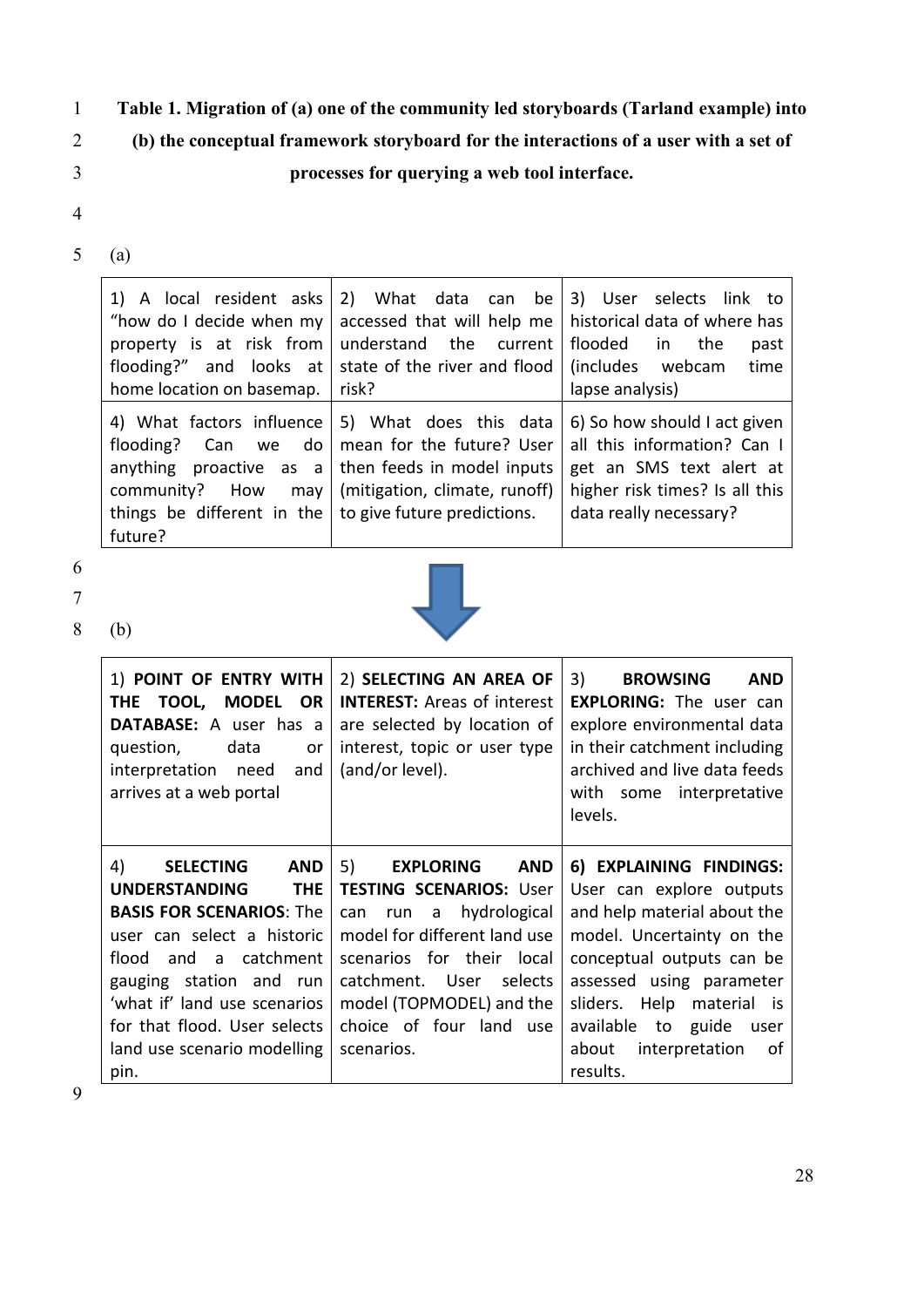

- 
- 

 **Figure 1: The three UK catchments in which testing and evaluation occurred. The Morland and Tarland (light green) catchments are located within the larger Eden and Dee catchments (dark green) respectively.**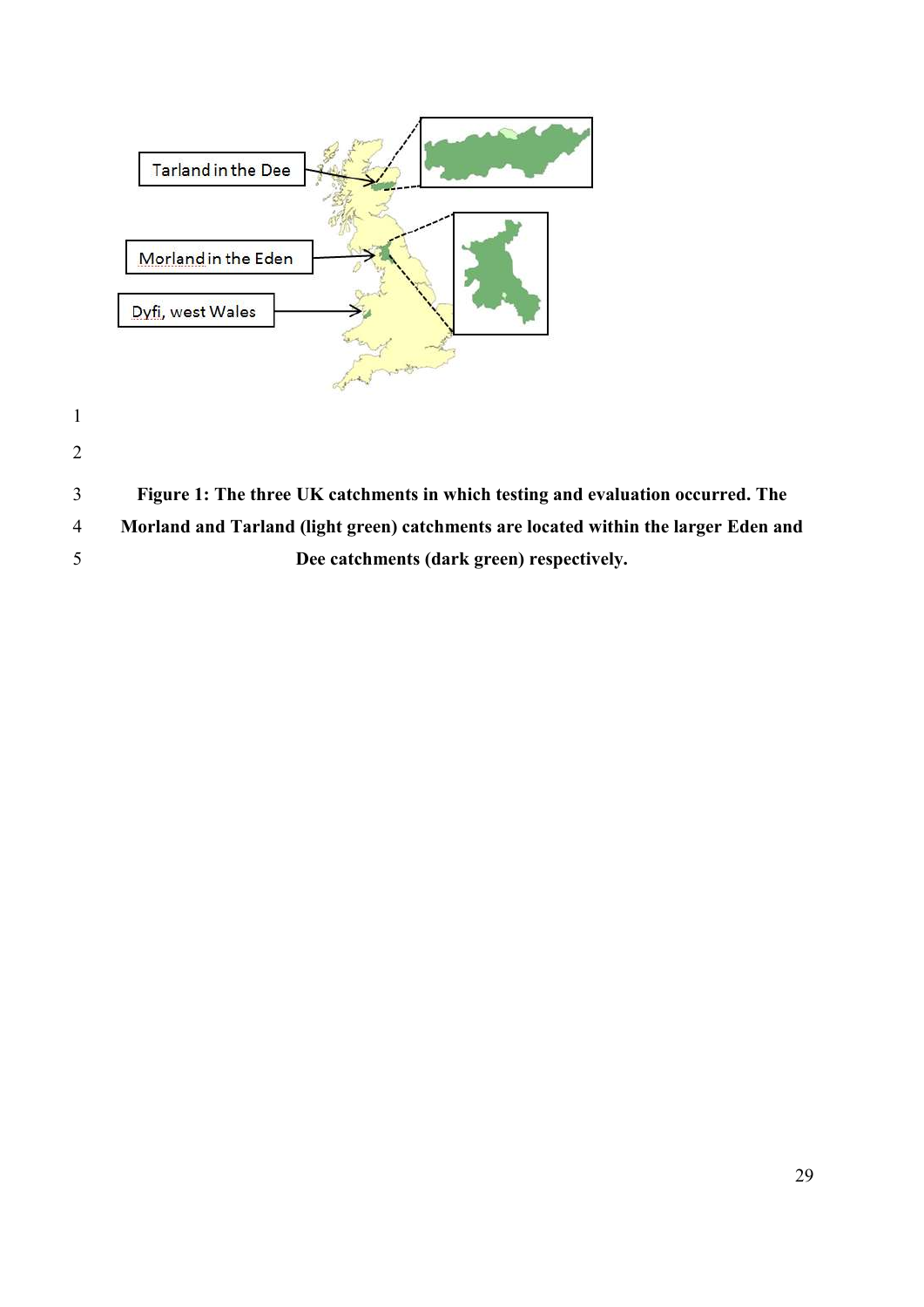

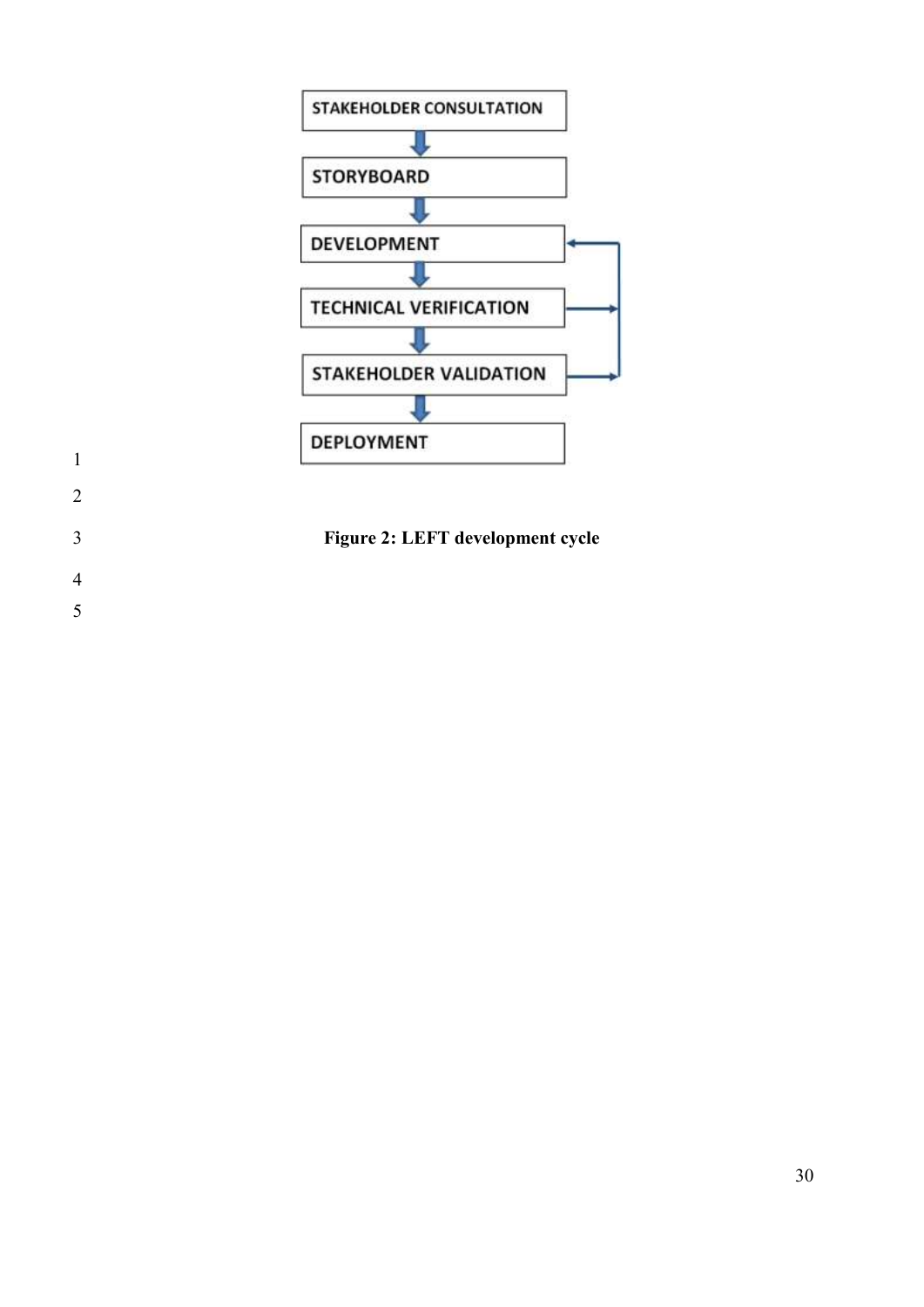#### Newton Rigg Outlet





 $\times$ 

Time: Sun Aug 14 2011 15:03:20 GMT+0100 (GMT Daylight Time)

 **Figure 3: A widget linking turbidity and temperature time series with a webcam image at a selected point in time.**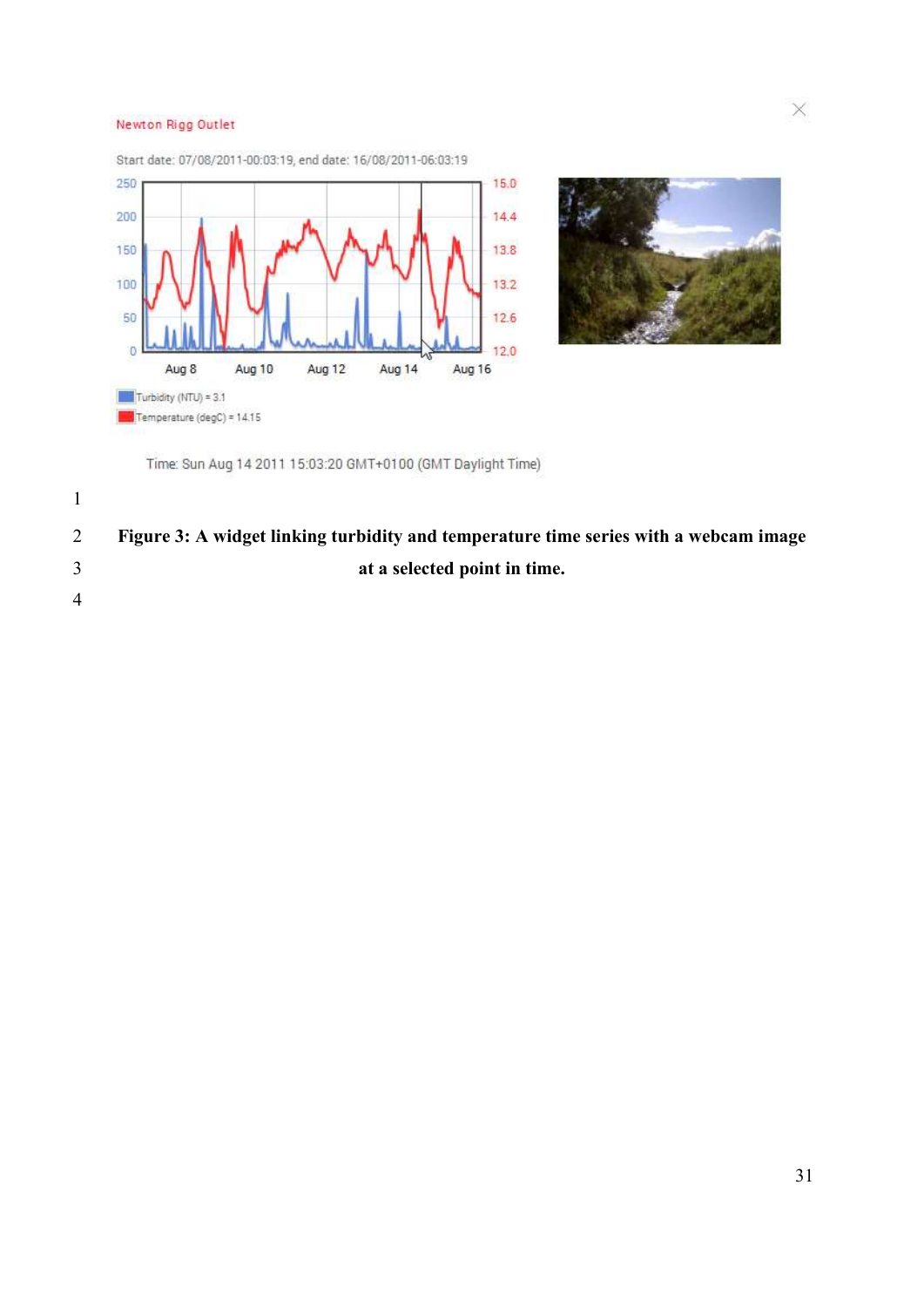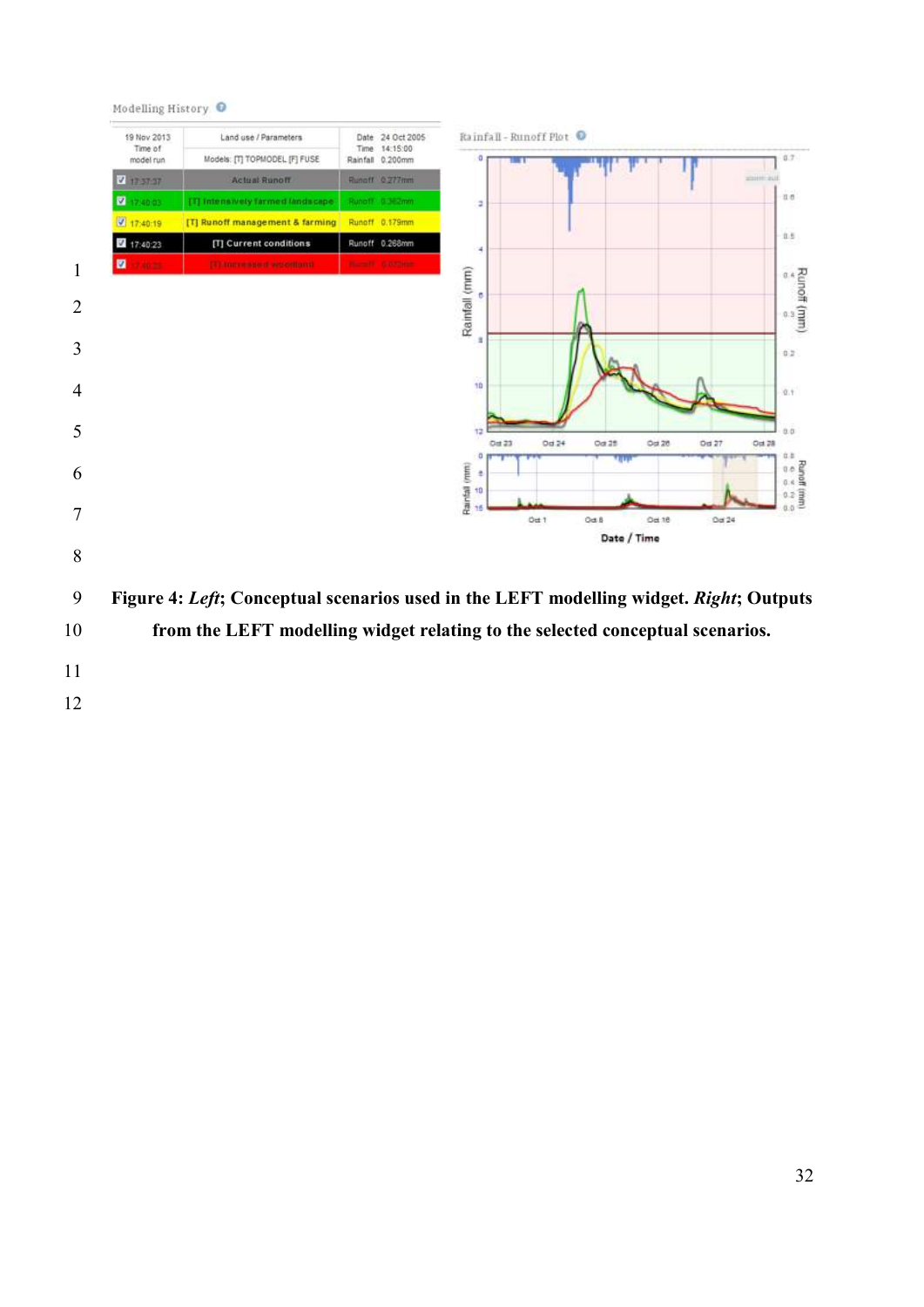

 **Figure 5: Output from an interactive help tool – "what is a hydrograph and how does this relate to TOPMODEL?"**